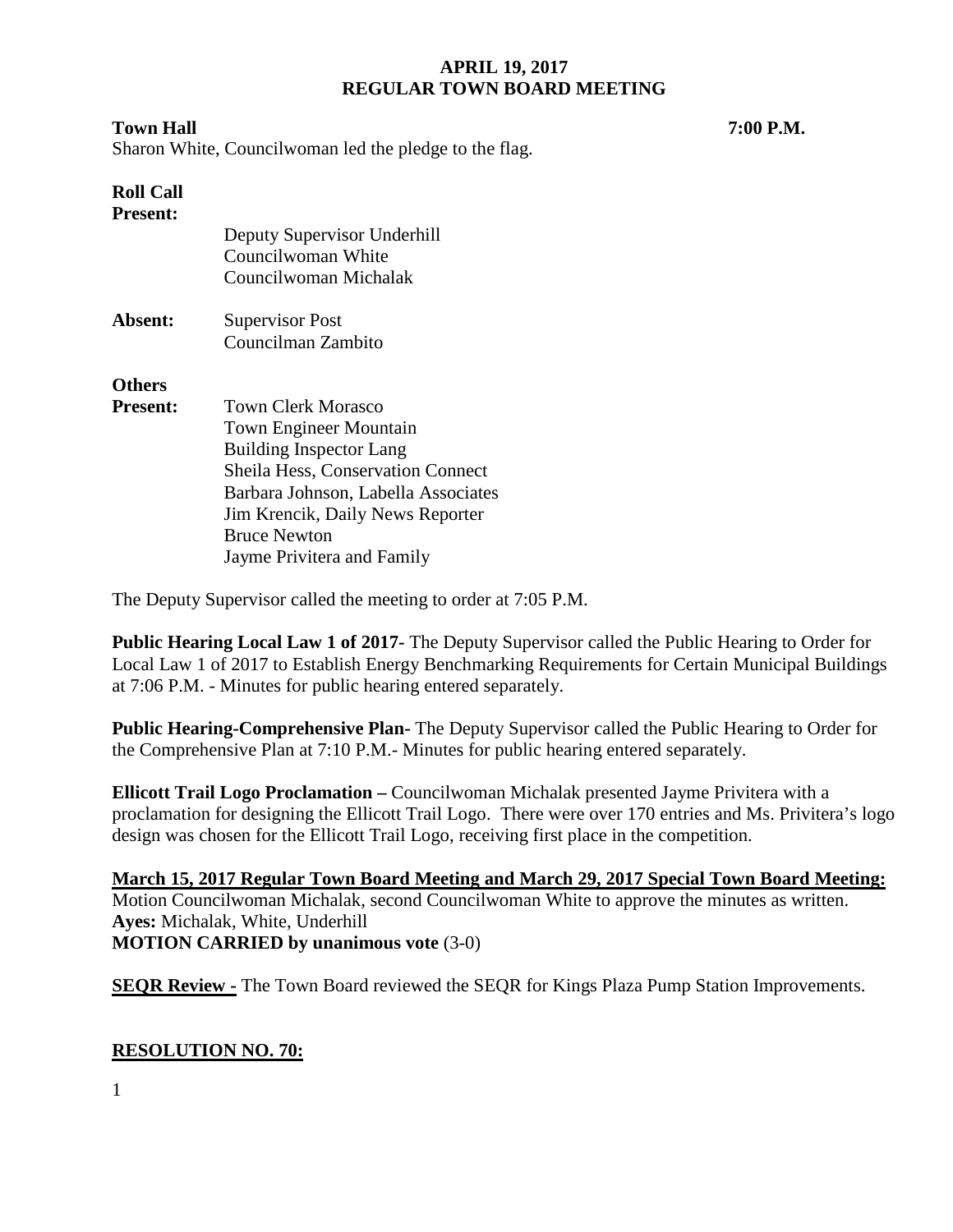Councilwoman White offered the following:

### **RESOLUTION ADOPTING LOCAL LAW No. 1 of 2017**

**WHEREAS**, proposed Local Law No. 1 of 2017 of the Town of Batavia entitled "A Local Law to Establish Energy Benchmarking Requirements for Certain Municipal Buildings", which proposed Local Law in its final form was presented to the Town Board at the meeting held on March 15, 2017, and a copy thereof was kept with the Town Clerk and copies both laid upon the desks of the members of said Town Board Members and mailed to each member of the Town Board Members not in attendance at said meeting; and

**WHEREAS**, a public hearing on the advisability of enacting said proposed Local Law was held on April 19, 2017, before this Town Board, pursuant to public notice duly published in The Daily News according to law, at which time all interested persons were heard; and

**WHEREAS**, the Town Board of the Town of Batavia, New York is of the opinion that adoption of said proposed Local Law No. 1 of 2017 is in the best interest of the Town of Batavia, New York,

### **NOW, THEREFORE, BE IT**

**RESOLVED**, by the Town Board of the Town of Batavia, New York that said proposed Local Law No. 1 of 2017 be and the same hereby is adopted; and be it further

**RESOLVED**, that a certified copy of said Local Law No. 1 of 2017 be filed with the New York State Secretary of State in accordance with Law.

**Second by**: Councilwoman Michalak **Ayes:** White, Michalak, Underhill **APPROVED by unanimous vote** (3-0)

### **RESOLUTION NO. 71:**

Deputy Supervisor Underhill offered the following:

### **RESOLUTION TO ADOPT THE**  2017 TOWN OF BATAVIA COMPREHENSIVE PLAN

### **WHEREAS,**

- 1. The Batavia Town Board has, after careful study, considered the proposed document entitled Town of Batavia Comprehensive Plan Update dated November 2016 that was prepared as part of the Green Genesee/ Smart Genesee process; and
- 2. The Batavia Town Board has completed the Environmental Review Record on the adoption and maintenance of said document and issued a "Negative Declaration" of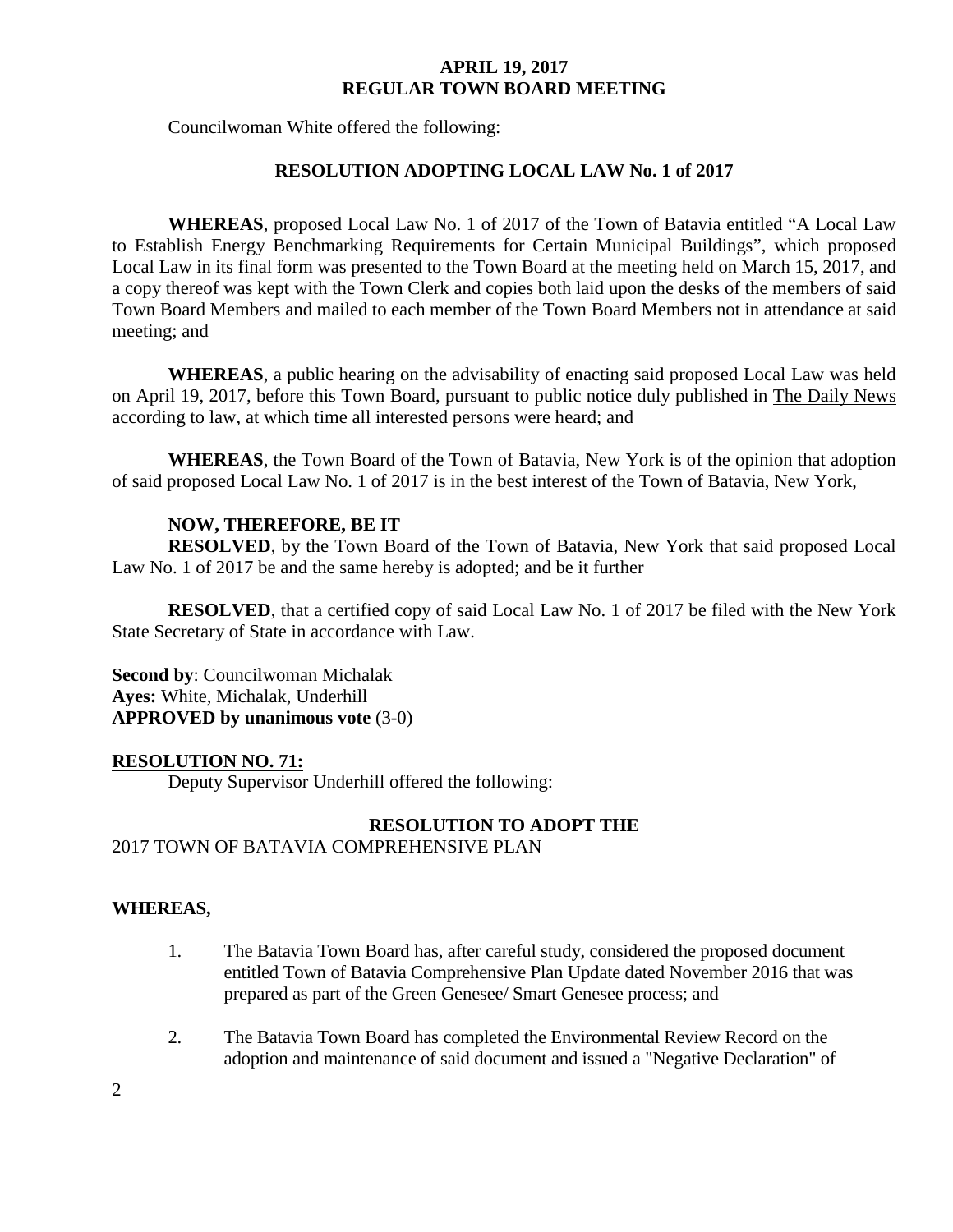significance on December 21, 2016, pursuant to the State Environmental Quality Review (SEQR) regulations; and

- 3. The Batavia Town Board considered comments made by the public and interested agencies at the Town Board Public Hearing held on December 21, 2016; and
- 4. After consideration from the public and interested parties the Batavia Comprehensive Plan Committee made some revisions to the Comprehensive Plan; and
- 5. The Batavia Town Board has studied the revised proposed document entitled Town of Batavia Comprehensive Plan ("Comprehensive Plan") dated March 2017; and
- 6. A Public Hearing on the advisability of enacting said adoption was held April 19, 2017 before this Town Board pursuant to public notice duly published in The Daily News according to law at which time all interested persons were heard; and
- 7. The Genesee County Planning Board reviewed the draft Comprehensive Plan at its meeting on April 13, 2017 and recommended approval of the Comprehensive Plan as it should pose no significant county-wide impact. The plan is in harmony with the proposed update to the County Smart Growth Plan and the County Comprehensive Plan.
- 8. To fully address the public service portion, the Comprehensive Plan committee revised Section 8 "Transportation, Utilities and Public Services" dated April 2017.
- 9. The Batavia Town Board acknowledges that the adoption of said Comprehensive Plan is the beginning of a ten to fifteen year planning program for guiding conservation and development in the Town of Batavia, New York and, as such, will require periodic maintenance to keep the document viable; and
- 10. The Batavia Town Board has carefully considered the impacts associated with the Plan adoption, and, upon due consideration of the applicable county agricultural and farmland protection plans created under Article 25 of the New York Agriculture and Markets Law, finds that said Plan constitutes a suitable, logical and timely strategy for the conservation of natural resources and the future development of the Town of Batavia; and
- 11. The Batavia Town Board acknowledges and hereby gives public notice that official copies of the Comprehensive Plan and all modifications thereof shall be on file in the Office of the Batavia Town Clerk;

## **NOW THEREFORE BE IT RESOLVED**, that

1. The document entitled Town of Batavia Comprehensive Plan, Dated March 2017 and revised section 8 Transportation, Utilities and Public Services dated April 2017 is hereby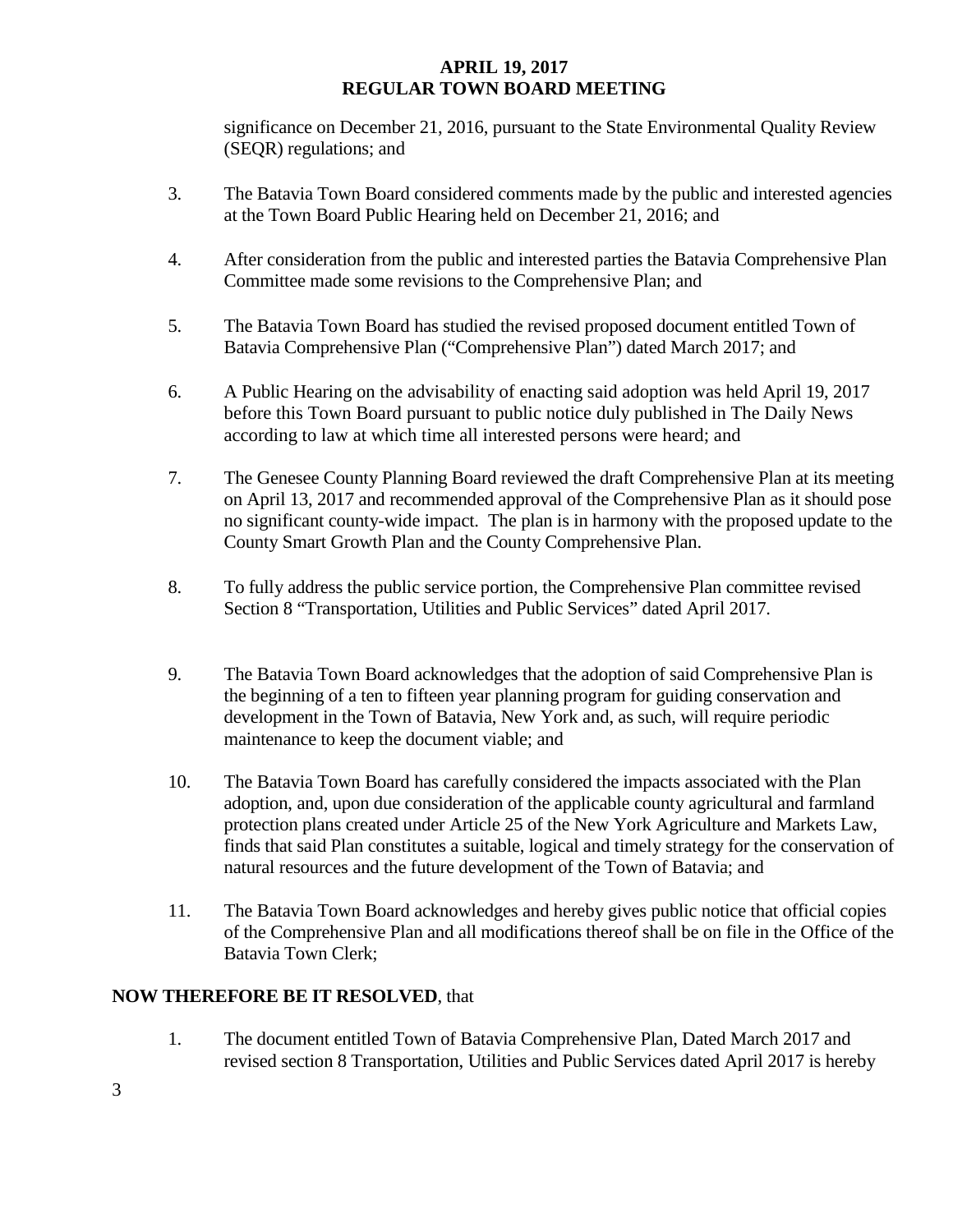adopted as the Comprehensive Plan for the Town of Batavia, Genesee County, New York in accordance with Section 272-a of the NYS Town Law.

2. In order for the Comprehensive Plan to be at all times current with the needs of the community, and to provide appropriate direction to the various municipal boards, agencies and departments of the Town, the Town Planning Board shall annually review the Comprehensive Plan and make recommendations for revisions by the Town Board, as may be deemed necessary, following public review and input. Should the Town Planning Board find that no changes are necessary, this finding shall be reported.

**Second by: Councilwoman White Ayes:** Underhill, White, Michalak **APPROVED by unanimous vote** (3-0)

#### **RESOLUTION NO. 72:**

Councilwoman Michalak offered the following:

### **TRAINING WORKSHOP**

**RESOLVED,** the Batavia Town Board hereby authorizes the following personnel to attend training workshops:

Paul McCullough, Kathy Jasinski, Jeremy Liles, Jon Long, Don Partridge, and Brittany Witkop-Genesee County Agricultural & Farmland Protection Plan Public Meeting (was) April 4, 2017.

Teressa Morasco and Rhonda Saulsbury- Local Update of Census Addresses Workshop (was) April 12, 2017. There is no cost for this workshop. A Town vehicle was used.

Tom Lichtenthal- Extreme Weather Training May 3, 3017. There is no cost for this training.

Melissa Mason and Sarah Sauka- Southern Tier West Annual Local Government Conference May 10, 2017. The cost for this training is \$50.00 each. A Town vehicle will be used.

Tom Lichtenthal- Highway School June 12-14, 2017. The cost for this training and lodging is appropriately \$500.00.

Hiedi Librock- Association of Towns Finance Training May 4 and May 5, 2017. The cost for this training is \$225.00. A Town vehicle will be used.

Marcy Crandall- WNY Water Works Conference May 3, 2017 at a cost of \$15.00.

**Second by: Councilwoman White Ayes:** Michalak, White, Underhill **APPROVED by unanimous vote** (3-0)

#### 4 **RESOLUTION NO. 73:**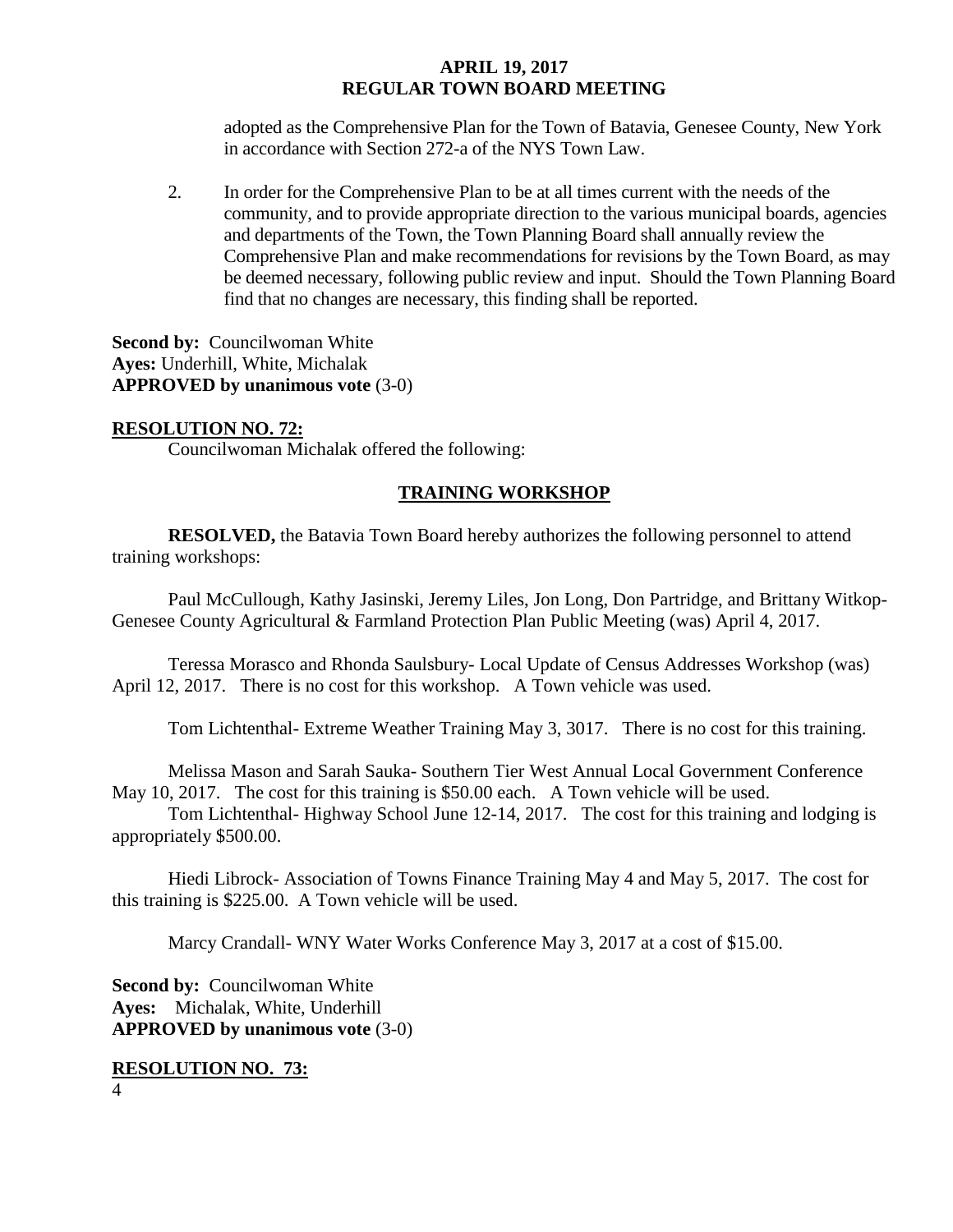Councilwoman White offered the following:

## **RESOLUTION FOR ACQUISITION AND TRANSFER OF REAL PROPERTY FEDERAL DRIVE**

**WHEREAS**, Genesee County Industrial Development Agency d/b/a Genesee County Economic Development Center (GCEDC) has offered to sell to the Town of Batavia two parcels of land located on Federal Drive in Gateway I Industrial Park for future development; and

**WHEREAS,** one parcel known as tax map # 8.-1-45.116 consisting of approximately 0.68 acres and other known as tax map # 8.-1-65 consisting of approximately 4.20 acres, and

**WHEREAS**, the Town Board desires to accept the offer to purchase each parcel for \$1.00 each; and

**WHEREAS,** such action is not subject to a permissive referendum.

**NOW, THEREFORE, BE IT RESOLVED** by the Town Board of the Town of Batavia, New York, that the purchase of parcel 8.-1-65 containing approximately 4.20 acres from GCEDC for \$1.00 is hereby authorized; and be it further

**RESOLVED** by the Town Board of the Town of Batavia, New York that the purchase of parcel 8.-1-45.116 containing approximately .68 acres from GCEDC for \$1.00 is hereby authorized; and be it further

**RESOLVED,** that these parcels of land shall be used for future development and that the Town Board finds this conveyance to be in the public interest, and be it further

**RESOLVED** that the Town Supervisor is hereby authorized and directed to sign all documents necessary to accept the Quit Claim Deeds from GCEDC and to record these Deeds, contingent to the review and approval of deed documents by the Town Engineer and the Attorney for the Town.

**Second by: Councilwoman Michalak Ayes:** White, Michalak, Underhill **APPROVED by unanimous vote** (3-0)

### **RESOLUTION NO. 74:**

Deputy Supervisor Underhill offered the following:

### **RESOLUTION IN SUPPORT OF THE TOWNS OF ALABAMA AND OAKFIELD TO CONNECT TO THE TOWNLINE FACILITIES**

**WHEREAS**, the Town of Oakfield Water District No. 9 and Town of Alabama Water District No.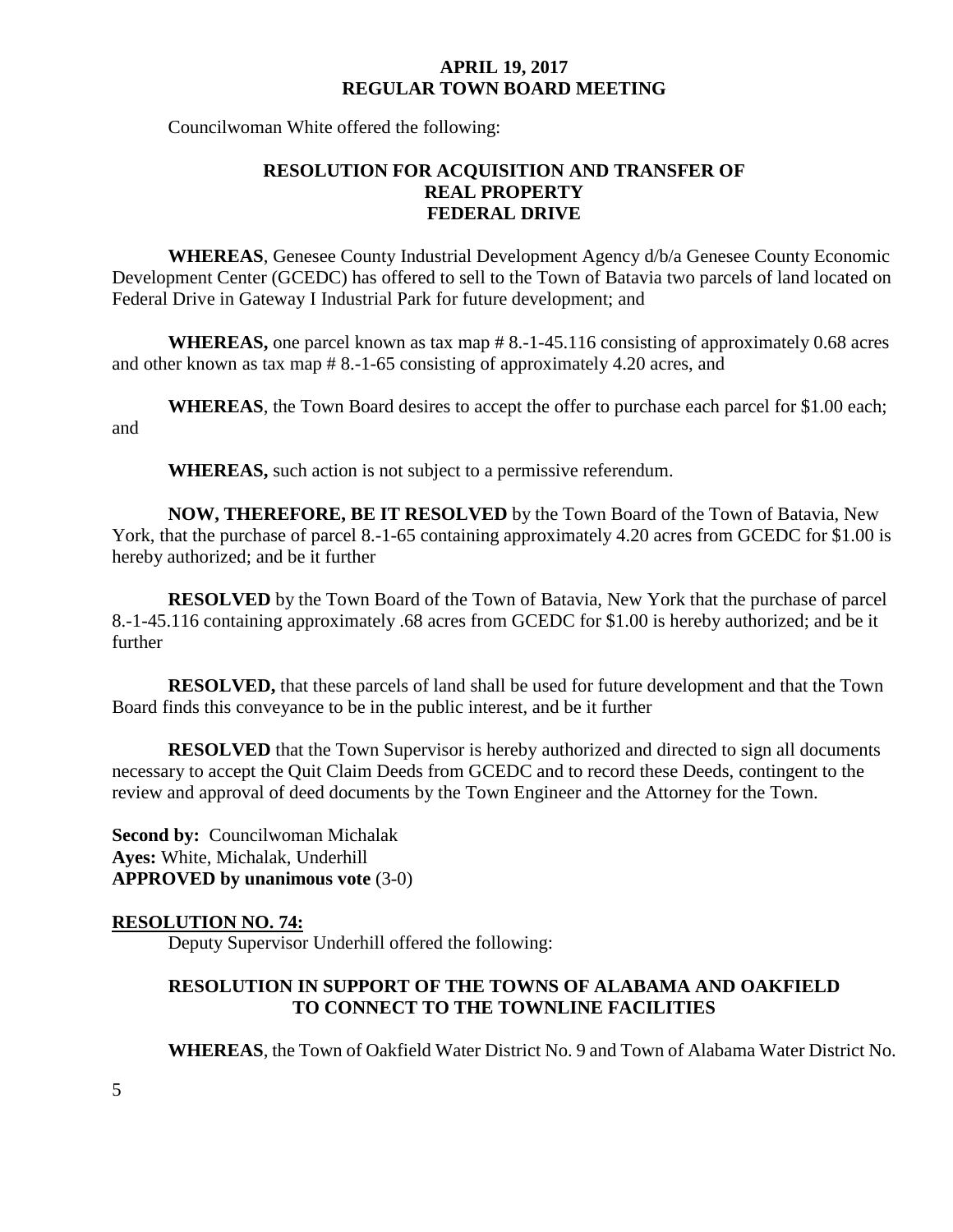3 are proposing a joint project to establish water utilities in both Towns, and

**WHEREAS**, the Towns requested permission to connect to the Batavia North Water District/Town of Oakfield Water District No. 6 water main, which is a jointly owned facility; and

**WHEREAS,** on August 19, 2015 the Batavia Town Board adopted a resolution of intent for the Towns of Oakfield and Alabama to connect to the Batavia North Water/District/Town of Oakfield Water District No. 6 Water Main and for the Town of Batavia to provide Operation and Maintenance of the Water Facilities.

#### **NOW, THEREFORE, BE IT**

**RESOLVED**, the Batavia Town Board supports and has no objections to the Town of Oakfield Water District No. 9 and the Town of Alabama Water District No. 3 connecting to the Townline Water District Water Main.

**Second by:** Councilwoman Michalak **Ayes:** Underhill, Michalak, White **APPROVED by unanimous vote** (3-0)

#### **RESOLUTION NO. 75:**

Councilwoman Michalak offered the following:

### **RESOLUTION TO APPROVE AN OPERATION AND MAINTENANCE INTERMUNICIPAL AGREEMENT WITH THE TOWNS OF ALABAMA AND OAKFIELD**

**WHEREAS**, the Towns of Oakfield and Alabama have proposed a joint project to establish water utilities in both Towns, and

**WHEREAS**, in furtherance of this project, the Town of Oakfield has established Water District No. 9 and the Town of Alabama has established Water District No. 3, and

**WHEREAS**, both Towns have determined that currently it would be in the best interest of the residents of their respective Water Districts to enter into an Intermunicipal Agreement with the Town of Batavia in order to arrange for Batavia to operate and maintain the joint water facilities, and

**WHEREAS**, the Town of Batavia has the competency and capacity to operate and maintain the joint water facilities pursuant to the terms and conditions of the proposed Intermunicipal Agreement.

**NOW, THEREFORE, BE IT RESOLVED**, by the Town Board of the Town of Batavia, New York, that a proposed "Intermunicipal Agreement for Operation and Maintenance of Water Facilities for the Town of Oakfield Water District No. 9 and Town of Alabama Water District No. 3 Project", by and among the Town of Oakfield on behalf of Water District No. 9, the Town of Alabama on behalf of Water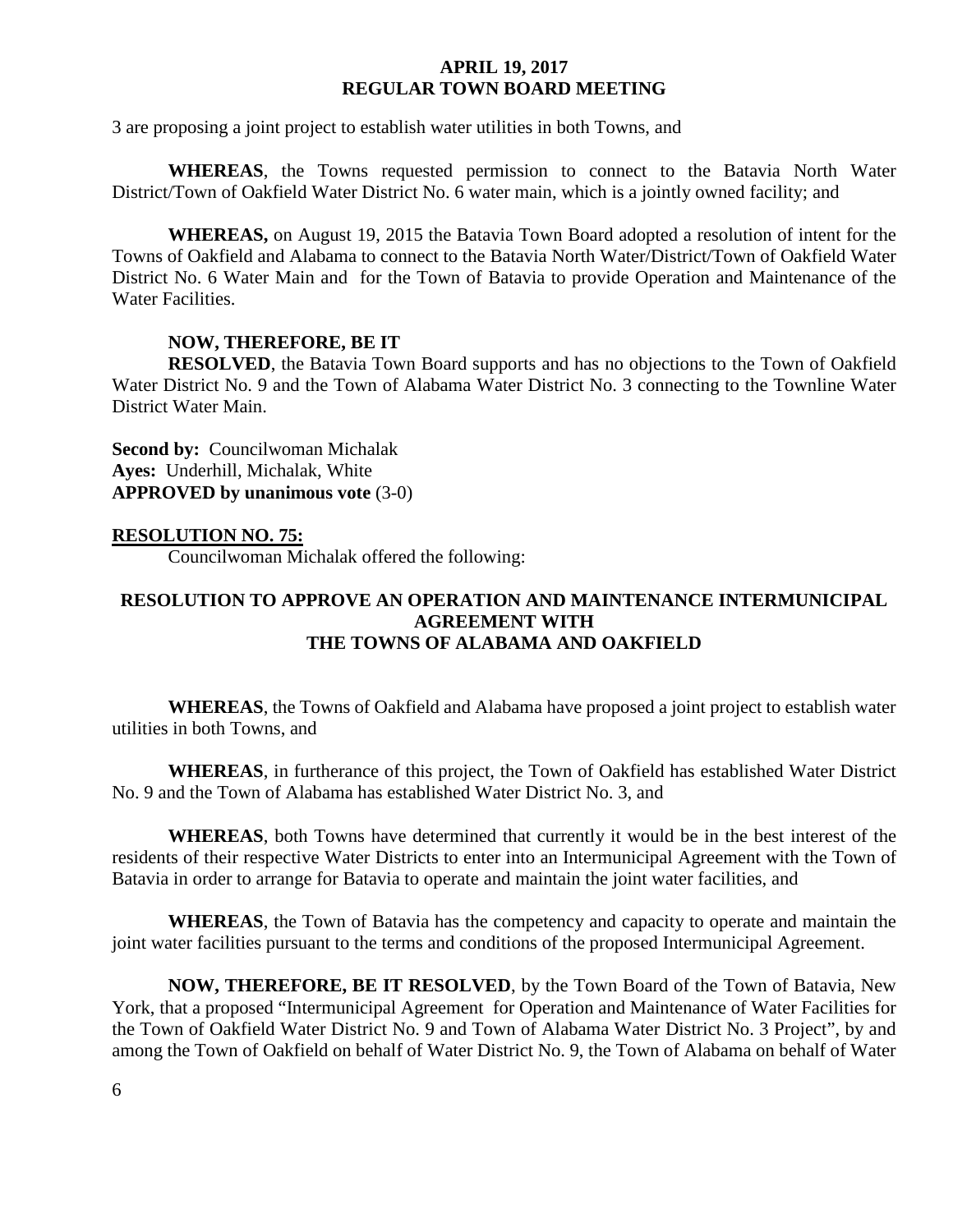District No. 3, and the Town of Batavia, a copy of which is to be made a part of the Town Board Minutes, is hereby approved, and

**BE IT FURTHER RESOLVED** that the Batavia Town Supervisor is hereby authorized and directed to execute this Intermunicipal Agreement on behalf of the Town of Batavia.

**Second by:** Councilwoman White **Ayes:** Michalak**,** White, Underhill **APPROVED by unanimous vote (**3-0)

#### **INTERMUNICIPAL AGREEMENT FOR OPERATION AND MAINTENANCE**

#### **OF WATER FACILITIES**

#### **FOR THE**

#### **TOWN OF OAKFIELD WATER DISTRICT NO. 9**

#### **AND**

### **TOWN OF ALABAMA WATER DISTRICT NO. 3 PROJECT**

**THIS AGREEMENT**, made the \_\_\_\_\_\_ day of \_\_\_\_\_\_\_\_\_\_\_, 20\_\_\_, by and among the **TOWN OF BATAVIA**, a Municipal Corporation of the State of New York, with offices located at 3833 West Main Street Road, Batavia New York 14020, (hereinafter "Batavia"); the **TOWN OF ALABAMA**, a Municipal Corporation of the State of New York, with offices located at 2218 Judge Road, Oakfield, New York 14125, (hereinafter "Alabama"); and the **TOWN OF OAKFIELD**, a Municipal Corporation of the State of New York, with offices located at 3219 Drake Street, Oakfield, New York 14125, (hereinafter "Oakfield"); (hereinafter referred to collectively as the "Towns").

### **W I T N E S S E T H**:

**WHEREAS**, Batavia has previously entered into a Water Supply Agreement with the County of Genesee, whereby the County supplies an adequate quantity of water for use by Batavia's residents who are obtaining water services, and

**WHEREAS,** both the Alabama and Oakfield Districts will be contracting with Genesee County for the supply of water through lines owned jointly by the Towns of Batavia, Elba and Oakfield, and

**WHEREAS**, Oakfield and Alabama intend to construct, operate and maintain a joint water distribution system referred to as the Town of Oakfield Water District No. 9 and Town of Alabama Water District No. 3 Project, (hereinafter "Project"), and

**WHEREAS**, this Project will consist of the construction of approximately 12,300 linear feet of new 8 inch diameter water main, together with all related hydrants, valves, apparatus, conduits, pipes, casings, meters and manholes; to also include all interests in real property of any kind or nature to the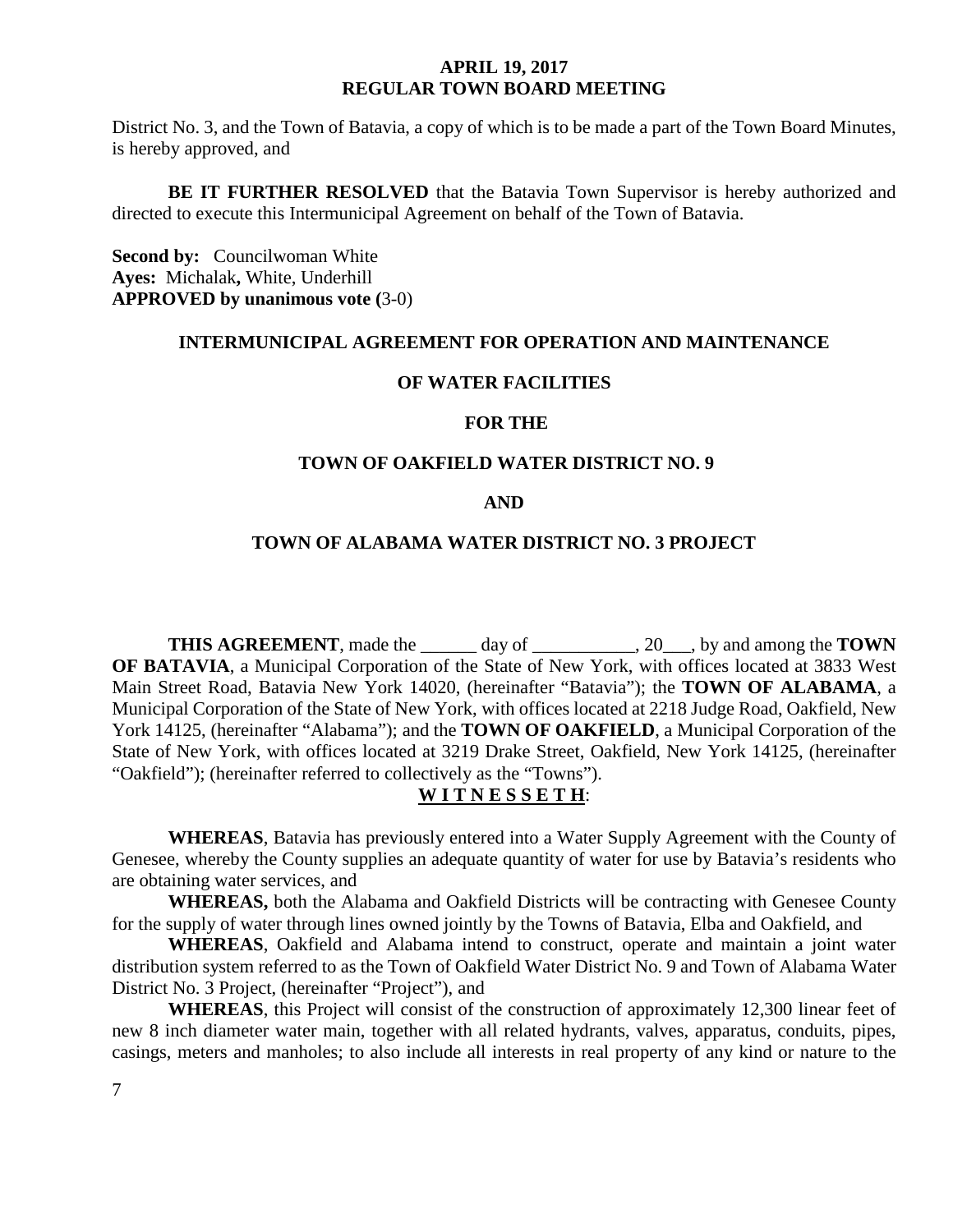extent assignable; to be installed along portions of the Batavia-Oakfield Townline Road, Macomber Road, Townline Road, and Towne Place, (hereinafter referred to collectively as the "Facilities"), and

**WHEREAS**, Alabama, in furtherance of this Project, has established Water District No. 3, (hereafter "Alabama 3"), and

**WHEREAS**, Oakfield, in furtherance of this Project, has established Water District No. 9, (hereafter "Oakfield 9"), and

**WHEREAS**, the Facilities will be constructed and financed as set forth in a document, entitled "Map, Plan and Report for the Town of Oakfield proposed Water District No. 9 and the Town of Alabama proposed Water District No. 3, dated February 2015, and

**WHEREAS**, it is intended that the Facilities will be owned by Oakfield pursuant to an "Intermunicipal Agreement for Oakfield Water District No. 9 and Alabama Water District No. 3, dated March 8, 2016, and

**WHEREAS**, the Towns of Alabama and Oakfield desire to contract for the operation and maintenance of the Facilities located within their Towns; as well as for the billing and collection of the costs to provide and pay for the water service, and

**WHEREAS**, Batavia will lease the Facilities to be owned by Oakfield in order to perform the services and responsibilities as set forth herein, pursuant to the terms and conditions of this Agreement.

**NOW, THEREFORE**, in consideration of the mutual covenants and agreements contained herein, it is agreed as follows:

1. Oakfield does hereby lease the Facilities to the Town of Batavia for the term as hereinafter set forth in this Agreement.

2. The leased Facilities include replacements, additions, betterments and improvements, which may hereinafter during the term of this Agreement be furnished and installed within or on behalf of the entire Project and/or any respective Water District.

3. Batavia agrees to operate, maintain and repair the entire Project Facilities and to distribute water on behalf of Alabama and Oakfield to the respective Water Districts within each Town.

4. The cost for these services shall be determined in accordance with Batavia's current Rate Schedule in effect, and as amended from time to time by Batavia. Batavia's Rate Schedule currently requires payment by each customer for water service to be charged at the rate of \$5.10 per 1,000 gallons of water used, with this cost determined as follows:

| A. Purchase                  | \$2.21 |
|------------------------------|--------|
| B. Genesee County Surcharge  | \$0.60 |
| C. Capital Reserve           | \$0.31 |
| D. Operation and Maintenance | \$1.98 |

5. No later than at least forty-five (45) days in advance, Batavia will provide to the other two Towns any proposed amendments to the Rate Schedule, which shall break out the various costs for water supply, operation, maintenance and capital improvement reserve. During this forty-five (45) day period, the Supervisors from all three Towns shall meet at least once, to discuss the proposed rate change issue. During the term of this Agreement, users in all three Towns will pay the same water rate.

6. The Towns of Alabama and Oakfield hereby respectively retain the right to add any additional charges for the delivery of water service within their respective Water Districts, and shall be entitled to collect and remit any such charges from their respective District users to their respective Town.

7. Maintenance and repair by the Town of Batavia as referred to in this Agreement shall be defined as a project which costs the sum of \$20,000.00 or less. Any project or improvements costing more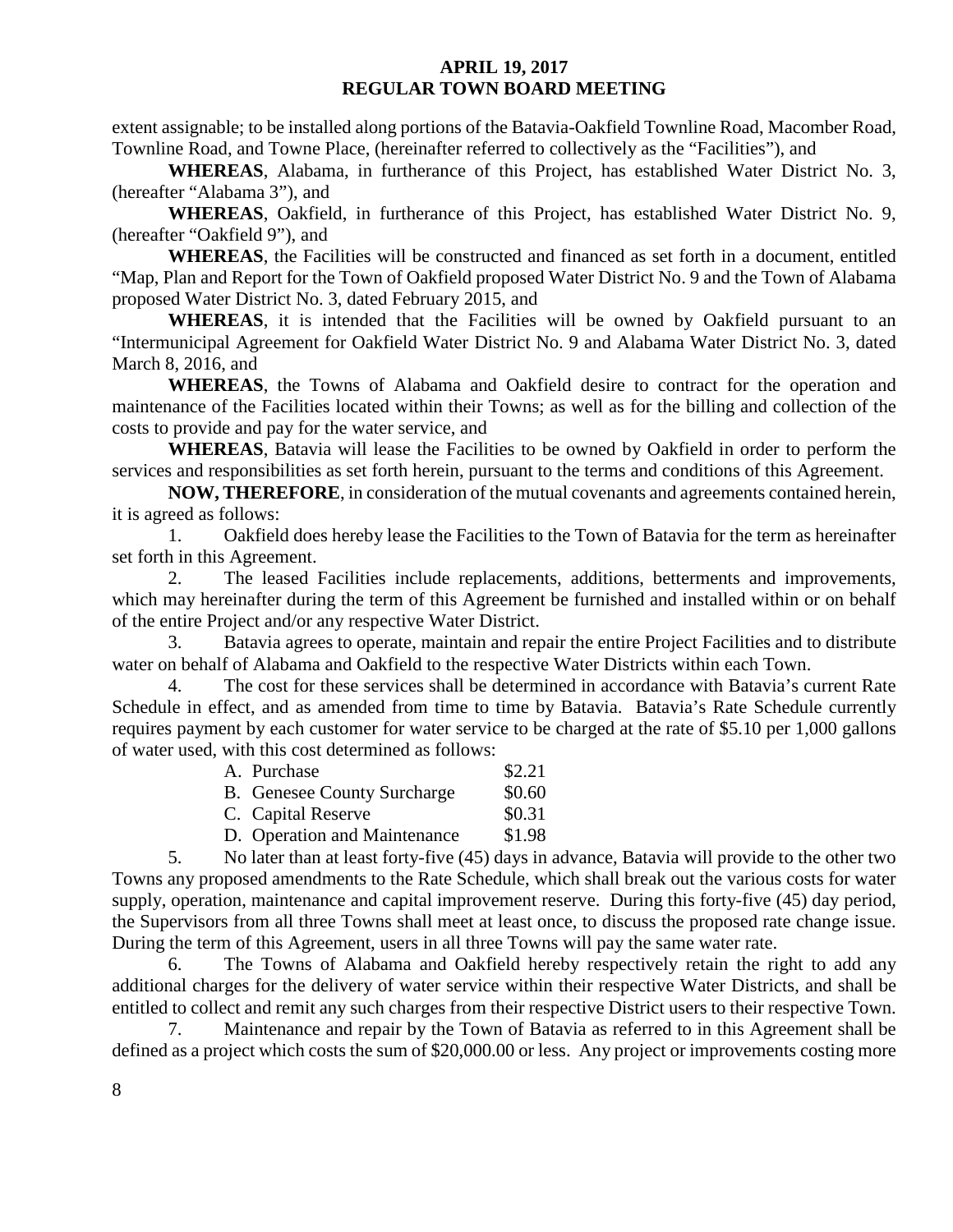than \$20,000.00 shall be considered as a capital expense, and each respective Town shall be responsible to pay for or to reimburse Batavia for all capital expenses in the same proportion as the original capital costs distribution between Alabama and Oakfield.

8. All performance of services that will be provided by Batavia shall be pursuant to Subpart 5-1, Public Water Supplies of the New York State Sanitary Code and Batavia's Water Ordinance, (hereinafter the "Ordinance"). The Ordinance may be amended from time to time by Batavia. However, Batavia agrees to inform the other two Towns at least forty-five (45) days prior to implementing any such amendments. During this forty-five (45) day period, the Supervisors from all three Towns shall meet at least once to discuss the proposed Ordinance changes.

9. Upon request, Batavia shall supply copies of any test reports required by the New York State Department of Health to the other two Towns.

10. Batavia shall read all meters and invoice the customers of the Alabama 3 and Oakfield 9 Water Districts.

11. All Batavia invoices to the Water District customers included in this Agreement, shall be due and paid according to the terms of the Ordinance, including penalties for late payments, in effect as of the date of the invoice for such water. In the event that any such customer is delinquent for more than ninety (90) days, Alabama and Oakfield will have in effect rules and regulations to enforce collection of such charges, and to make payment to Batavia, including; but not limited to collecting payment by relevying upon tax bills.

12. Alabama and Oakfield, upon request by Batavia, shall make payments to Batavia for any water bills of customers within their respective two Water Districts that are more than ninety (90) days in arrears.

13. Batavia shall make any and all payments related to water supply to Genesee County on behalf of Alabama and Oakfield, according to the terms set forth in the Water Supply Agreements in effect between Genesee County and Alabama and Oakfield.

14. Customers within the two Water Districts located in the Project area shall purchase water to serve present and future needs of these Districts pursuant to the Water Supply Agreements by and between the County of Genesee and the respective Towns of Oakfield and Alabama.

15. Any and all extensions of any of the two Water Districts to be formed and constructed and/or addition of new Water Districts or appurtenances shall be in accordance with all of Batavia's standards.

16. Maps of the proposed two Water District service areas to be served by the Towns is annexed hereto and made a part of this Agreement as **EXHIBIT A**. These maps shall be amended as necessary from time to time to reflect any customers added by any of the two Water Districts. Any such amendment that expands or extends Alabama 3 and Oakfield 9, shall be approved by Batavia and shall not negatively affect supply or service to existing Batavia customers.

17. Alabama and Oakfield agree that Batavia may use the Facilities of the two Districts within the Project area or its extensions, without the imposition of any rentals or other charges of any kind or nature, to serve water to areas located outside of the initial limits of the two Water Districts within the Project area. Batavia agrees that such use by it of the Facilities shall not reduce below accepted standards (as established by applicable Federal and State Laws, Rules and Regulations and Batavia's Ordinance), the supply or pressure of water to be furnished by Batavia to the residents and inhabitants within the two Districts and/or other water customers within the three Towns.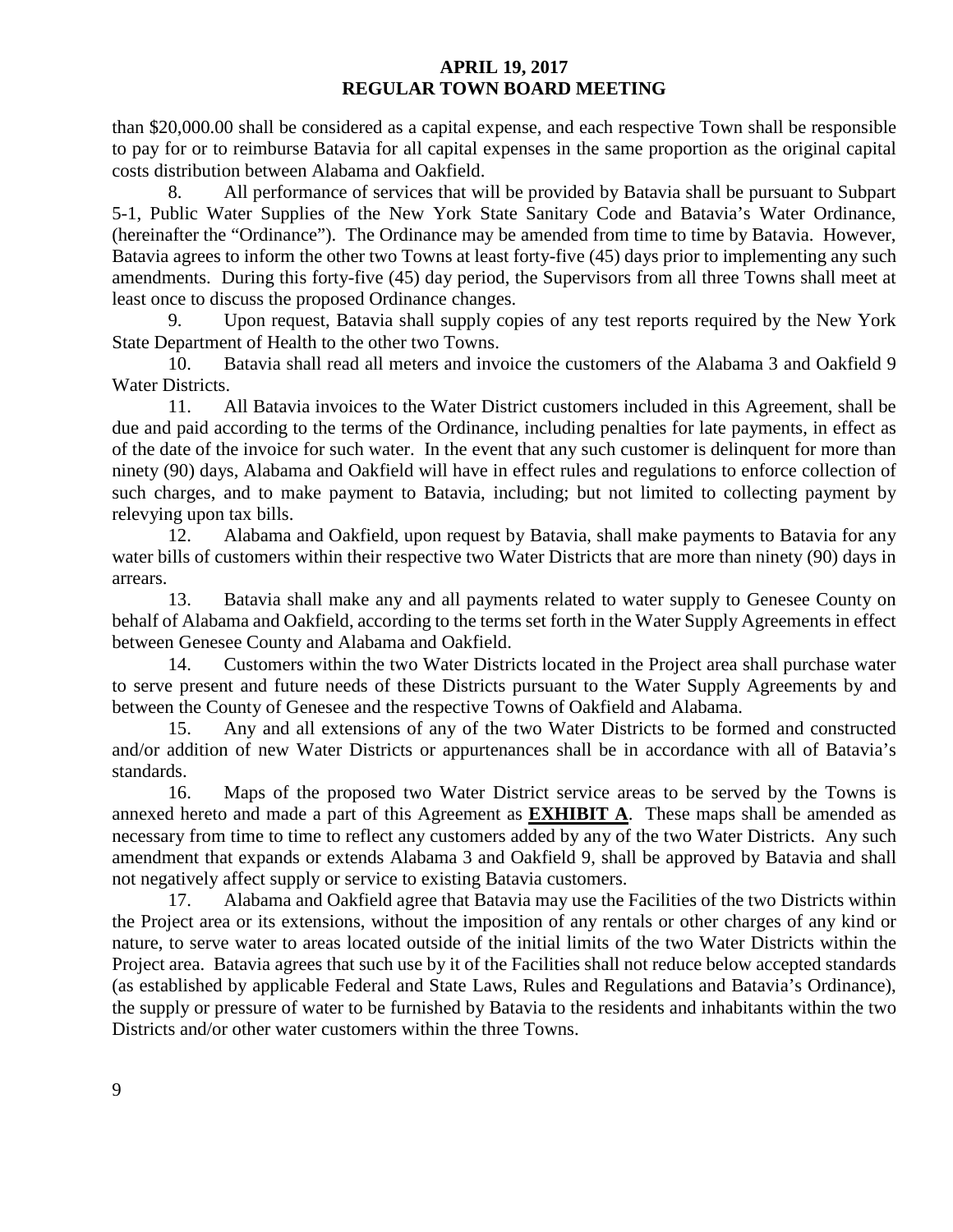18. Batavia agrees that service to other areas outside of the initial two Water Districts within the Project area shall comply with the requirements of any and all existing Water Supply Agreements with Genesee County and the respective Towns of Batavia, Alabama and Oakfield, and any amendments thereto.

19. All extensions to any of the two Water Districts within the initial Project area, after the execution of this Agreement, shall be made under the exclusive control and jurisdiction of the respective Town where the extension is made, and shall be subject to the provisions of the Town Law and any amendments thereof. In the event that Alabama 3 and/or Oakfield 9 shall form one or more extensions, said extension shall be subject to the following terms and conditions:

A. At the request of the extending Water District, Batavia may provide the services of its Engineering Department to assist the extending District in the preparation and formation of necessary plans, drawings and specifications of the proposed distribution system construction. Said services may be provided to the extending Districts so long as Batavia is given reasonable notice of the need for, and the scope of such services, and Batavia and the extending District establishes mutually agreeable terms for the completion of services.

B. Said distribution system shall service the entire area of said extension and shall be installed without cost to Batavia.

C. The Town where the extensions are made shall have the exclusive right to determine the amount of any fee to be charged to any such extension and to be paid to it by the customers in the extension for the right to connect to the existing Facilities of the Project area. The fee shall belong exclusively to the Town where the District is extended and Batavia shall have no right or interest to this fee or any other charges related thereto.

D. The extension to the Water District shall comply with all applicable Laws, Rules and Regulations, including Batavia's Ordinance, and shall obtain all necessary governmental approvals with respect to the formation of any extensions and the construction of the distribution system therein.

20. Oakfield and Alabama, on behalf of the two respective Districts to be constructed pursuant to the Project; as well as any other Water Districts now existing or developed in the future within any of the two respective Towns, shall bear the full costs related to the formation of any such Water District, or installation or maintenance of facilities, including meters, except as specifically agreed herein.

21. This Agreement is subject to the consent and approval of the Genesee County Legislature; as well as consent and approval by the joint owners of the Townline Water Project facilities, namely, the Towns of Batavia, Elba and Oakfield.

22. As a condition of the County approval, the Towns of Alabama and Oakfield, individually and on behalf of its respective Water Districts, agree to form any Water Districts as requested by Genesee County associated with any future construction of water supply or distribution facilities described in the February 1999 Genesee County Water Supply System Final Environmental Impact Statement. Genesee County shall provide the necessary District Formation Reports at no cost to any of the respective Towns. Genesee County shall construct or cause to be constructed certain facilities in accordance with the February 1999 Genesee County Water Supply System Final Environmental Impact Statement. The determination and scheduling of the construction of such water supply facilities, shall be at the sole discretion of Genesee County.

23. It is understood and agreed that Batavia makes no guarantee as to the pressure, quantity, quality or continuity of service, and shall not, under any circumstances, be held liable for loss or damage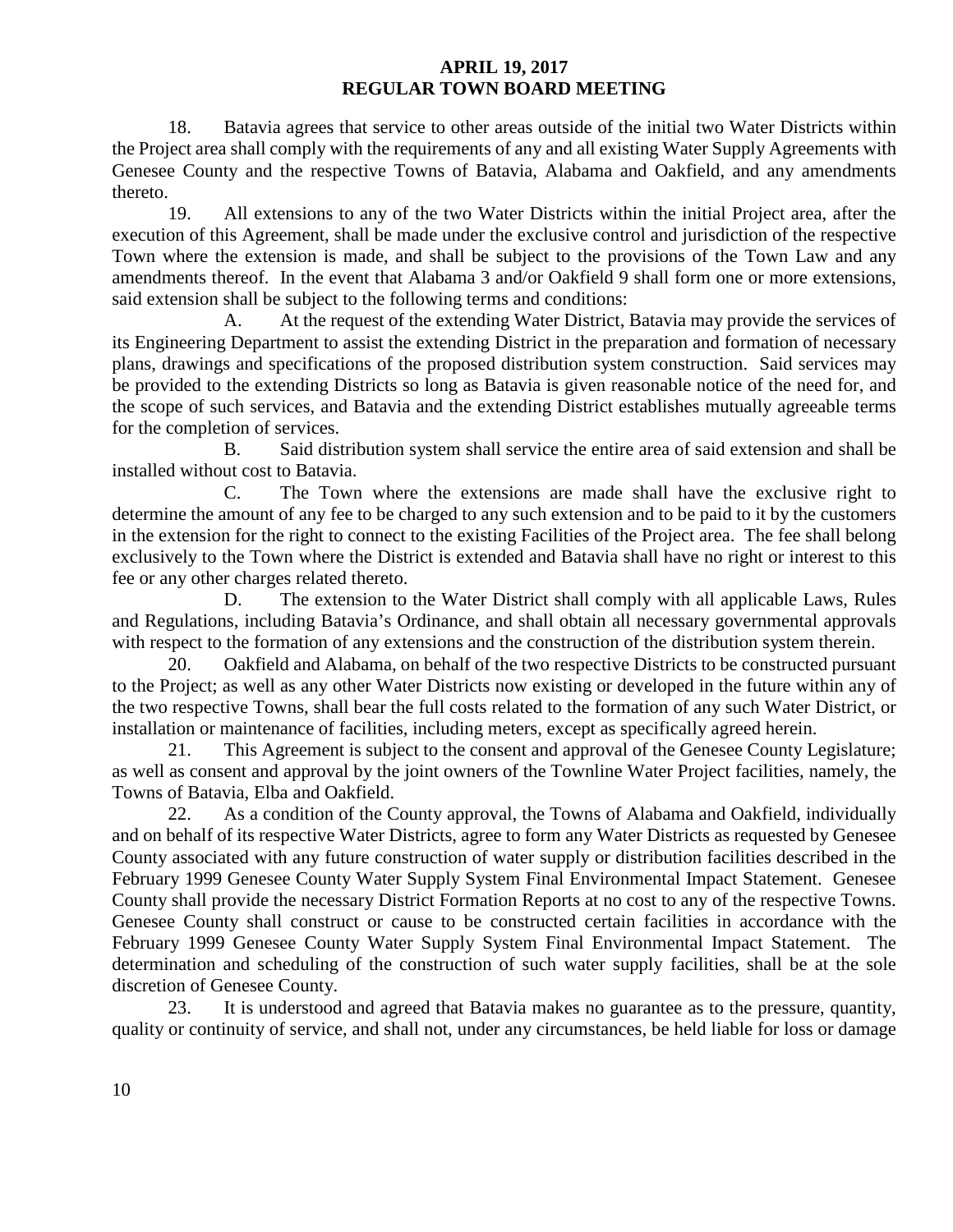from a deficiency or failure in the supply of water whether caused by shutting off water in case of accident, or for alterations, extensions, connections or repairs or for any other cause of any kind or nature.

24. In the event of an emergency or other necessity, Batavia shall have the right to shut off or reduce the flow of water for such periods that it deems necessary.

25. In the event that Batavia deems it necessary to shut off or reduce the flow of water supply, Batavia shall provide the other two Towns with reasonable advance notice when possible. Batavia shall correct the situation as soon as practicable.

26. Alabama and Oakfield shall have the right to request that Batavia temporarily turn off its transmission main and any such requesting Town shall be able to temporarily obtain its required water requirements from another source, only until such time as the corrected measures taken by Batavia have been inspected and approved by Batavia's Water Department.

27. If Batavia deems that there is a condition in Alabama 3 and/or Oakfield 9 that could contaminate the water supply, Batavia will notify the other two Towns and the respective two Towns as the situation requires, will correct the problem as soon as practicable. Batavia may temporarily discontinue service to any such Water District until the necessary corrections have been made.

28. In the event that a water emergency is declared by Batavia, Batavia shall notify the Town Supervisors of the other two Towns, and the Town Boards of these two Towns shall declare a similar emergency with respect to all water supplied to customers within the two Water Districts of the respective Towns. The two Towns shall duplicate any emergency measures taken by Batavia during such water emergency.

29. Alabama and Oakfield shall immediately notify Batavia of any information or complaints that it receives from customers within the respective Water Districts; as well as any problems or difficulties relating to the Facilities and the water distribution system.

30. There are no other Agreements or understandings, either oral or written, by and among the parties effecting this Agreement. No changes, addition or deletions of any portions of this Agreement shall be valid or binding upon the parties hereto, unless the same is approved in writing by the parties.

31. This Agreement may not be assigned by any party, in whole or in part, without the prior written consent of all three of the parties.

32. This Agreement shall be binding upon and shall inure to the benefit of each of the parties hereto and their respective successors and permitted assigns.

33. This Agreement and any transactions by and among the parties hereunder shall be governed by, construed and interpreted in accordance with the Laws of New York.

34. The parties shall execute such further instruments, documents or certificates as may be necessary or desirable to effectuate the purpose and intent of this Agreement.

35. No waiver of compliance with any provision or condition of this Agreement, and no consent provided for herein, shall be effective, unless evidenced by instrument in writing, duly executed by the parties sought to be charged therewith.

36. No failure on the part of any party to exercise and/or any delay in exercising any of its rights hereunder, shall operate as a waiver thereof, nor shall any single or partial exercise by any party of any right preclude any other or future exercise thereof or the exercise of any other right.

37. All the rights and duties of the parties created by this Agreement shall survive with respect to the services performed prior to such terminations.

38. This Agreement may be executed in several counterparts, each of which shall be an original and all which shall constitute the same instrument herein.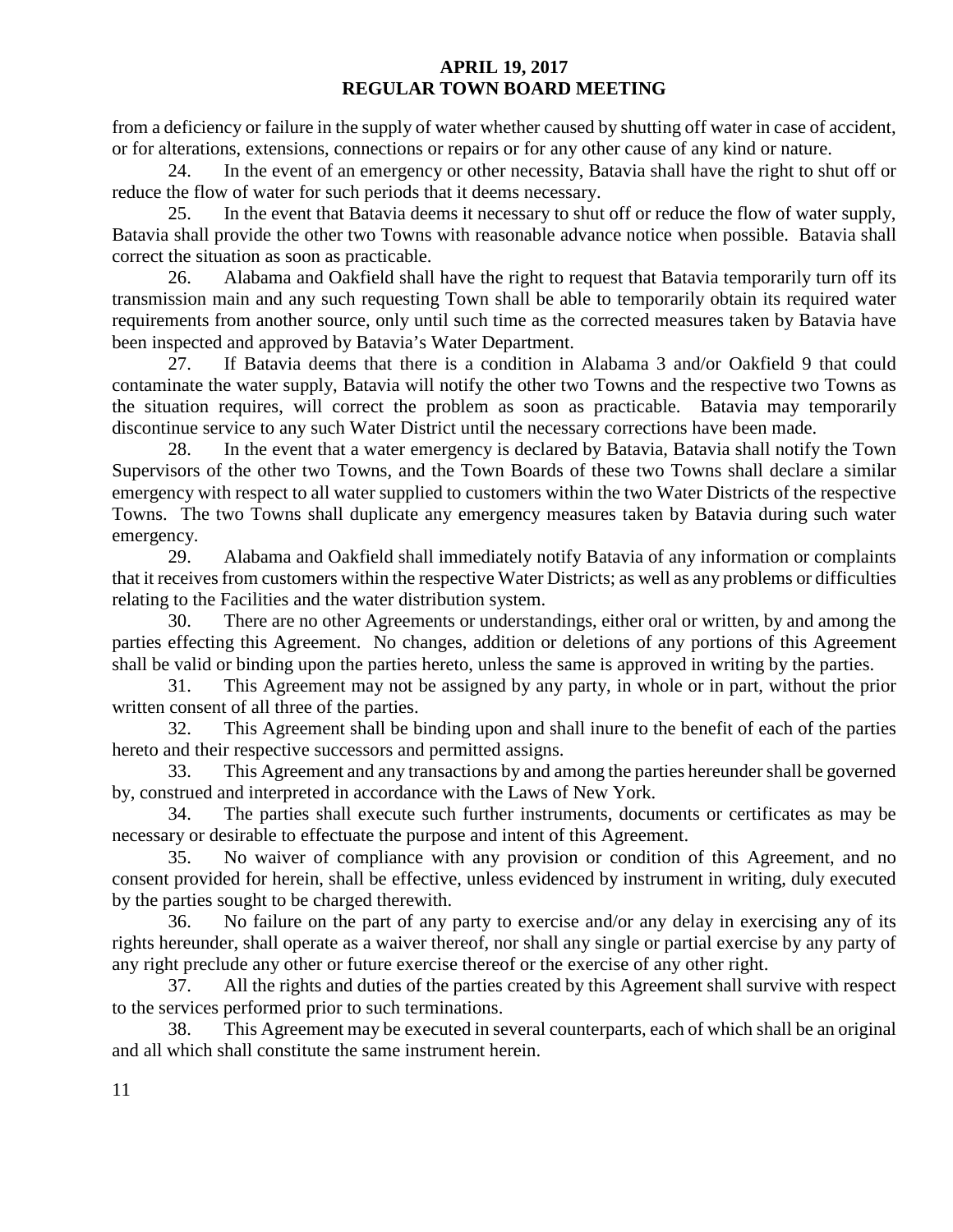39. The term of this Agreement shall be for a period of forty (40) years, with the following provisions:

A. This Agreement may be terminated or extended upon a written instrument executed by all three parties herein.

B. This Agreement shall terminate on the effective date of any contract with any entity assuming operation of the Town of Batavia Water Supply System.

C. Oakfield and Alabama together may terminate this Agreement upon at least two (2) years prior written notice to Batavia. In the event that Batavia provides operation and maintenance services to Oakfield and/or Alabama to water districts beyond either Oakfield Water District No. 9 and/or Alabama Water District No. 3, then Oakfield and/or Alabama must also terminate the services of Batavia for these additional areas in order to eliminate the possibility that there are any "gaps" in areas of water facilities for which Batavia is providing operation and maintenance.

D. Batavia may terminate this Agreement upon at least two (2) years prior written notice to Oakfield and Alabama.

**IN WITNESS WHEREOF** the parties have last signed this Agreement the day and year first written above.

TOWN OF BATAVIA (SEAL)

Gregory H. Post, Supervisor

TOWN OF ALABAMA (SEAL)

Janet Sage, Supervisor TOWN OF OAKFIELD (SEAL)

Carol L. Glor, Supervisor

State of New York} County of Genesee}ss.

On this \_\_\_\_\_\_ day of \_\_\_\_\_\_\_\_\_, 20\_\_\_\_, before me, the undersigned, personally appeared Gregory H. Post, personally known to me or proved to me on the basis of satisfactory evidence to be the individual whose name is subscribed to the within instrument and acknowledged to me that he executed the same in his capacity, and that by his signature on the instrument, the individual, or the person upon behalf of which the individual acted, executed the instrument.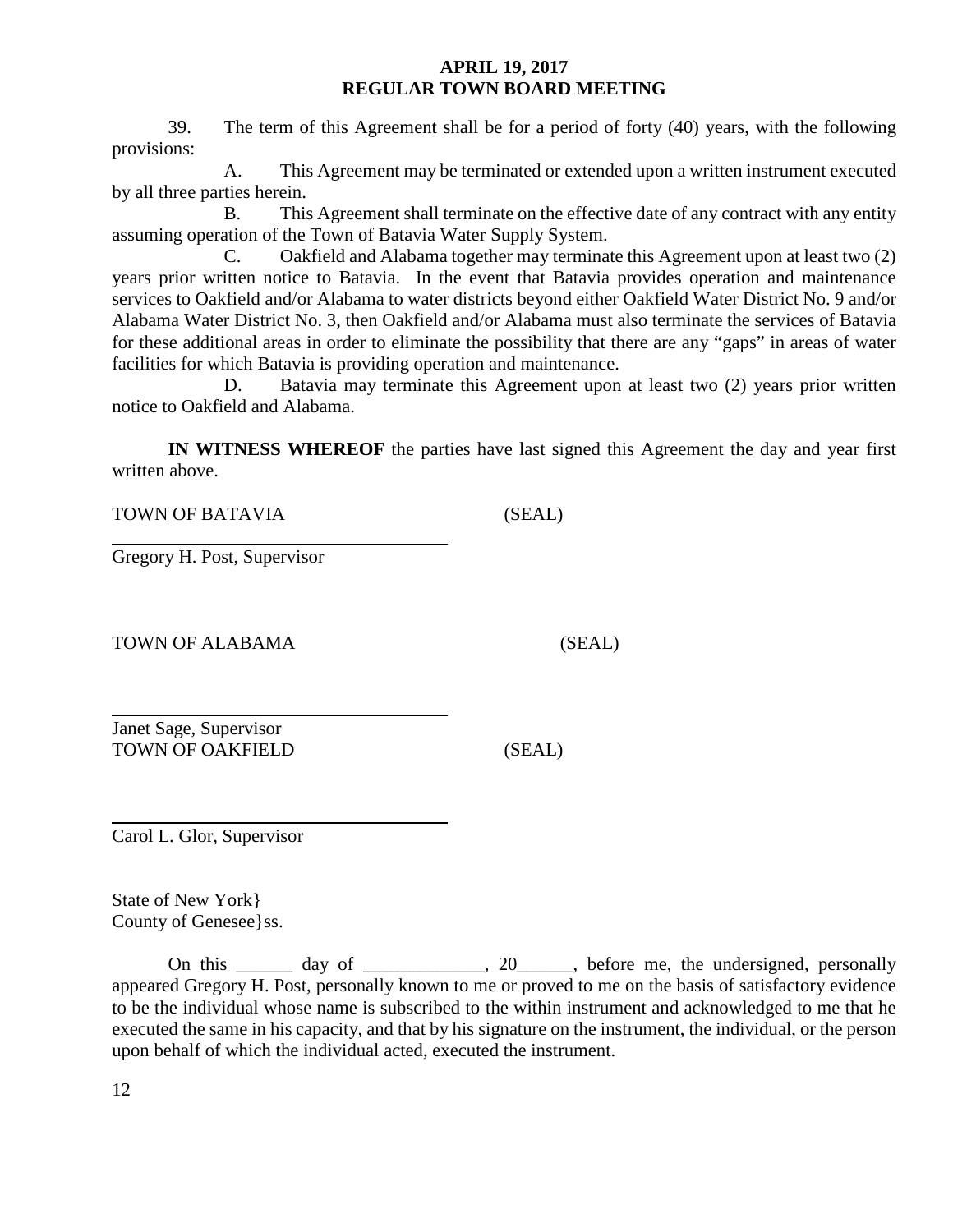Notary Public

\_\_\_\_\_\_\_\_\_\_\_\_\_\_\_\_\_\_\_\_\_\_\_\_\_\_\_\_\_\_\_\_\_\_\_\_

\_\_\_\_\_\_\_\_\_\_\_\_\_\_\_\_\_\_\_\_\_\_\_\_\_\_\_\_\_\_\_\_\_\_\_\_

State of New York} County of Genesee}ss.

On this \_\_\_\_\_\_ day of \_\_\_\_\_\_\_\_\_\_\_\_\_, 20\_\_\_\_, before me, the undersigned, personally appeared Janet Sage, personally known to me or proved to me on the basis of satisfactory evidence to be the individual whose name is subscribed to the within instrument and acknowledged to me that he executed the same in his capacity, and that by his signature on the instrument, the individual, or the person upon behalf of which the individual acted, executed the instrument.

Notary Public

State of New York} County of Genesee}ss.

On this day of  $\qquad \qquad .20$ , before me, the undersigned, personally appeared Carol L. Glor, personally known to me or proved to me on the basis of satisfactory evidence to be the individual whose name is subscribed to the within instrument and acknowledged to me that she executed the same in her capacity, and that by her signature on the instrument, the individual, or the person upon behalf of which the individual acted, executed the instrument.

> \_\_\_\_\_\_\_\_\_\_\_\_\_\_\_\_\_\_\_\_\_\_\_\_\_\_\_\_\_\_\_\_\_\_\_\_ Notary Public

#### **RESOLUTION NO. 76:**

Councilwoman White offered the following:

### **RESOLUTION TO APPROVE AGREEMENT WITH GAR ASSOCIATES LLC FOR PROFESSIONAL REAL PROPERTY ASSESSMENT SERVICES SCP DISTRIBUTORS LLC ASSESSMENT LITIGATION**

**WHEREAS**, a Notice of Petition was served upon the Town of Batavia on July 21, 2016 for a tax assessment case entitled "SCP Distributors LLC vs. The Board of Assessors and/or the Assessor of the Town of Batavia, and the Board of Assessment Review, Index No. 65173", and

**WHEREAS,** on August 17, 2016 the Town of Batavia retained Joel R. Kurtzhalts, Esq. of the Law Firm Bennett, Diffilippo & Kurtzhalts, LLP as special counsel to defend the Town in the above-named tax assessment litigation; and

**WHEREAS**, Joel R. Kurtzhalts, Esq recommends obtaining a preliminary value opinion from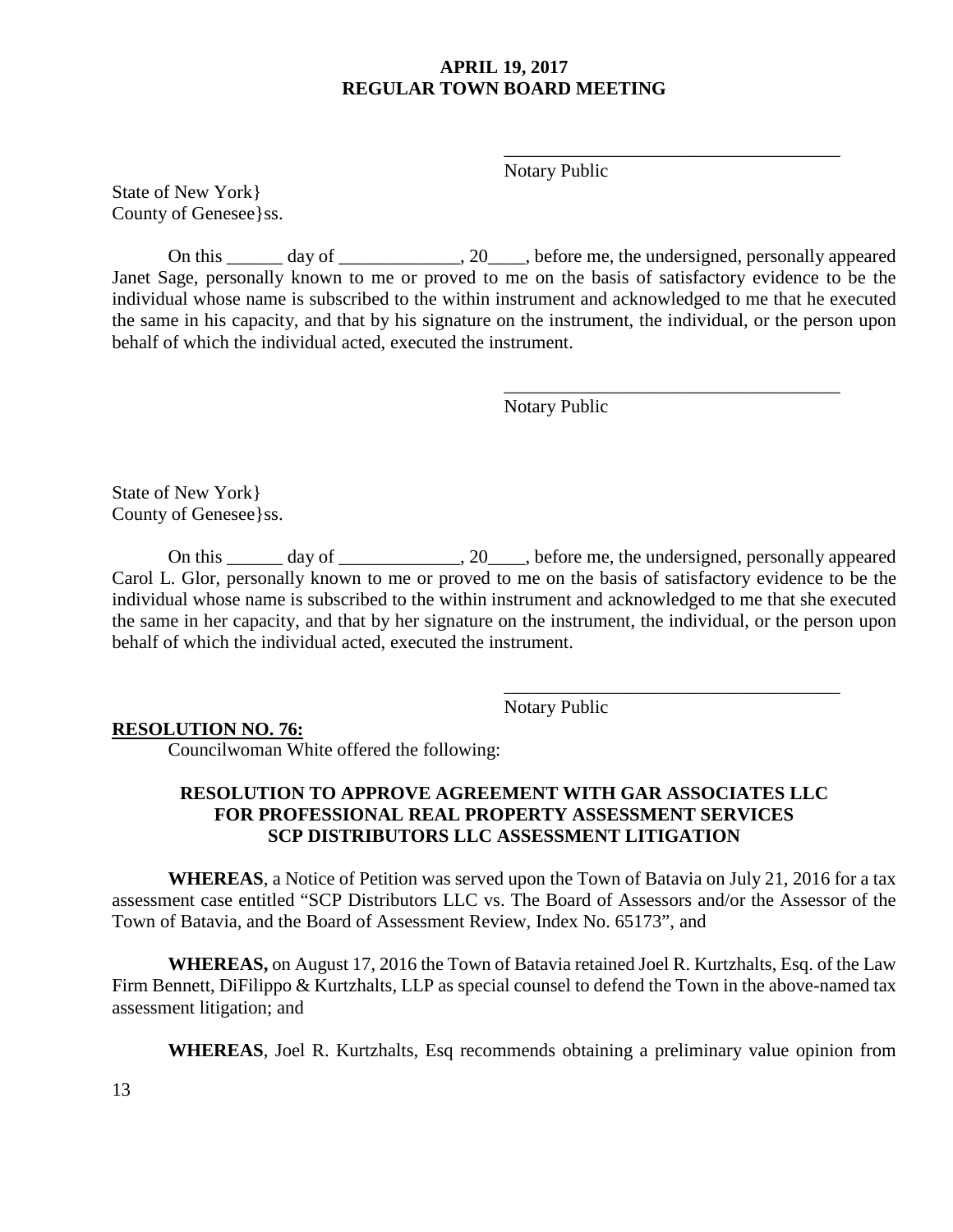GAR Associates, in order, to determine how to proceed forward with the litigation; and

**WHEREAS,** Gar Associates LLC has proposed to provide professional assessment services by preparing a "Restricted Appraisal Report" in the form of a "Informal Value Opinion" at a cost of \$1,500.00.

### **NOW, THEREFORE, BE IT**

**RESOLVED** by the Town Board of the Town of Batavia, New York, that the proposed engagement letter contract dated March 22, 2017 for an Informal Value Opinion Restricted Appraisal Report, a copy of which shall be made a part of the Town Board Minutes, by and between the Town of Batavia and GAR Associates LLC is hereby approved and the Town Supervisor is hereby authorized and directed to execute this engagement letter contract on behalf of the Town, relating to the SCP Distributors LLC, 4430 Saile Drive assessment litigation; and be it further

**RESOLVED** that the Town Supervisor is hereby authorized and directed to pay GAR Associates LLC a sum not to exceed \$1,500.00 for the professional real property assessment services set forth in the contract.

**Second by: Councilwoman Michalak Ayes:** White, Michalak, Underhill **APPROVED by unanimous vote** (3-0)

#### **RESOLUTION NO. 77:**

Deputy Supervisor Underhill offered the following:

#### **MEMORIAL DAY WREATHS**

**WHEREAS,** the Town of Batavia has provided three wreaths for Memorial Day in honor of our veterans; and

**WHEREAS,** the Town would like to continue to provide wreaths; and

**WHEREAS,** the wreaths will be placed at Daws Corners Cemetery and Grandview Cemetery by the Batavia Memorial Day Committee (Disabled American Veterans, VFW, American Legion, Marine Corp League, and Vietnam Veterans of America).

### **NOW, THEREFORE, BE IT**

**RESOLVED,** the Batavia Town Board hereby authorizes three (3) wreaths to be purchased from Floral Fantasies at a cost of sixty-five dollars (\$65.00) each; and be it further

**RESOLVED,** the expenditure will be appropriated from line item A6510.400-Veterans Services.

**Second by: Councilwoman Michalak**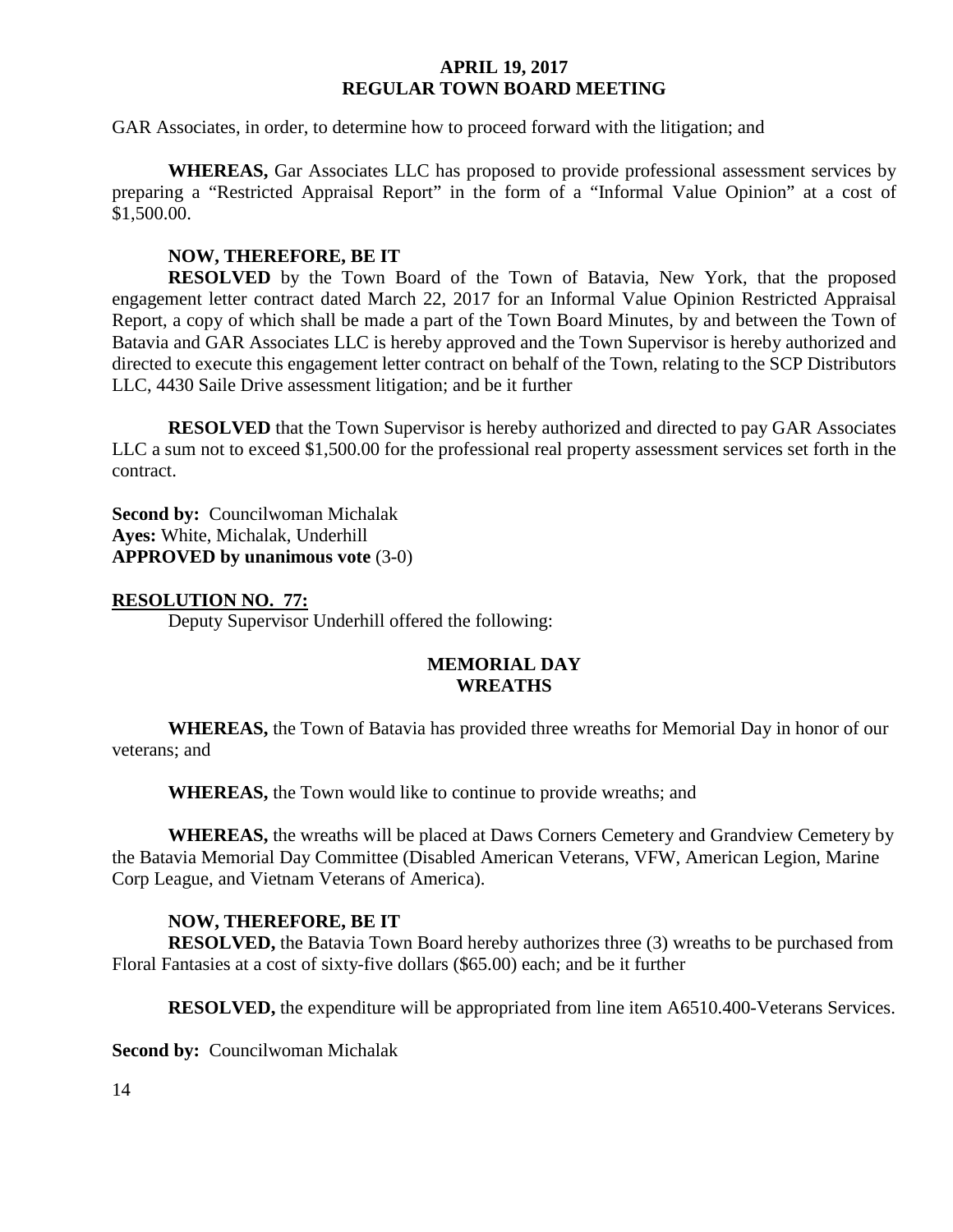### **Ayes:** Underhill, Michalak, White **APPROVED by unanimous vote** (3-0)

### **RESOLUTION NO. 78:**

Councilwoman Michalak offered the following:

#### **MEMORIAL DAY FLAGS**

**WHEREAS,** the Daughters of American Revolution and the American Legion place flags at the grave sites of our veterans on Memorial Day in the Town Cemeteries; and

**WHEREAS,** these organizations have requested the Town of Batavia to prove the flags as it was done in the past; and

**WHEREAS,** the 2017 budget reflects appropriations for this purchase; and

**WHEREAS,** the flags will be placed at Daws Corners Cemetery and Grandview Cemetery by the Daughters of the American Revolutionary War and the Batavia Memorial Day Committee (Disabled American Veterans, VFW, American Legion, Marine Corp League, and Vietnam Veterans of America).

### **NOW, THEREFORE, BE IT**

**RESOLVED,** the Batavia Town Board hereby authorizes the purchase two (2) gross 8" x 12" poly-cotton American Stick Flags from AmericanLegionFlags.com at a cost of \$89.95 per gross plus \$15.95 shipping for a total cost of \$195.85; and be it further

**RESOLVED,** the expenditure will be appropriated from line item A6510.400-Veterans Services.

**Second by:** Councilwoman White **Ayes:** Michalak, White, Underhill **APPROVED by unanimous vote (**3-0)

### **RESOLUTION NO. 79:**

Councilwoman White offered the following:

### **RESOLUTION TO APPROVE A**

### **SECOND AMENDED ASSESSMENT SERVICES AGREEMENT**

### **WITH THE TOWN OF BERGEN**

**WHEREAS**, the Town of Batavia, (hereinafter "Batavia") and the Town of Bergen, (hereinafter "Bergen") entered into a contract entitled "Towns of Batavia and Bergen Assessment Services Agreement", dated July 28, 2015; and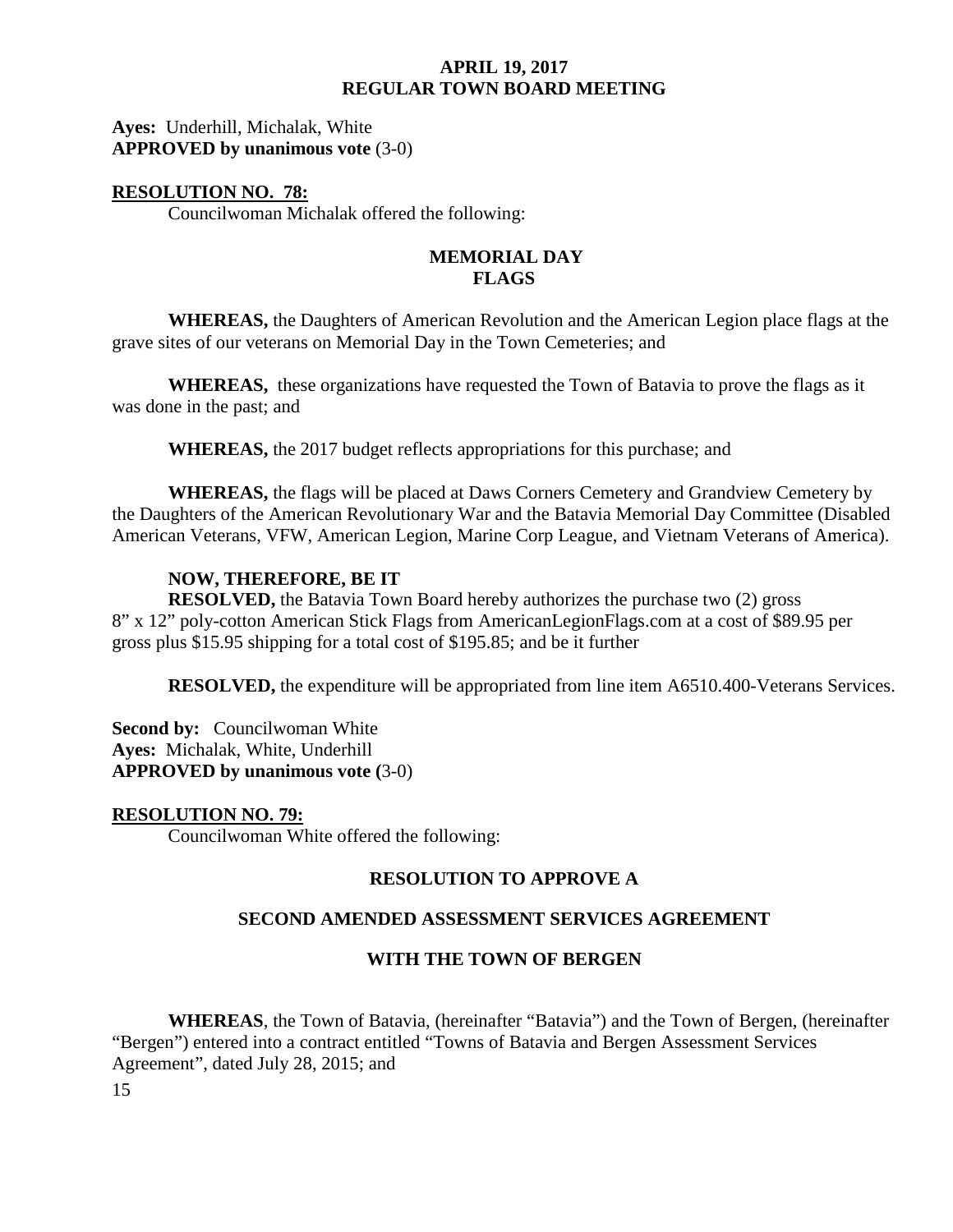**WHEREAS**, both Towns desire to continue this relationship, allowing Batavia to provide assessment services to Bergen, and

**WHEREAS**, the Batavia has determined that it has the ability to provide the services by using the Batavia Town Assessor, who is and will continue to be fully qualified as required by law to provide assessment services, with any support staffing, as necessary.

**NOW, THEREFORE, BE IT RESOLVED** by the Town Board of the Town of Batavia, New York, that a proposed "Second Amended Towns of Batavia and Bergen Assessment Services Agreement", a copy of which is annexed hereto and made part of the Town Board Minutes, is hereby approved and the Town Supervisor is authorized and directed to sign this Agreement on behalf of the Town of Batavia; and be it further

**RESOLVED** that the effective date of this Agreement shall be July 1, 2017.

**Second by**: Councilwoman Michalak **Ayes:** White, Michalak, Underhill **APPROVED by unanimous vote** (3-0)

### **SECOND AMENDED TOWNS OF BATAVIA AND BERGEN ASSESSMENT SERVICES AGREEMENT**

THIS AGREEMENT made the \_\_\_\_\_\_ day of \_\_\_\_\_\_\_\_\_\_\_\_\_\_\_, 2017, by and between the **TOWN OF BERGEN**, a municipal corporation organized and existing under the Laws of the State of New York, having its principal office located at 10 Hunter Street, Bergen, New York 14416, (hereinafter referred to as "Bergen"), and the **TOWN OF BATAVIA**, a municipal corporation organized and existing under the Laws of the State of New York, having its principal office located at 3833 West Main Street Road, Batavia, New York 14020, (hereinafter referred to as "Batavia").

**WHEREAS**, pursuant to Article 5-G of the General Municipal Law, Bergen and Batavia are authorized to enter into an inter-municipal cooperative agreement for the provision of tax assessment services, and

**WHEREAS**, Batavia currently is employing an Assessor fully qualified to provide all assessment services as required by law, and

**WHEREAS**, Batavia intends to continue to maintain the position of Assessor and to provide any support staff necessary to assist her/him to perform assessment duties in both the Towns of Batavia and Bergen.

**NOW, THEREFORE**, in consideration of the mutual covenants and agreements contained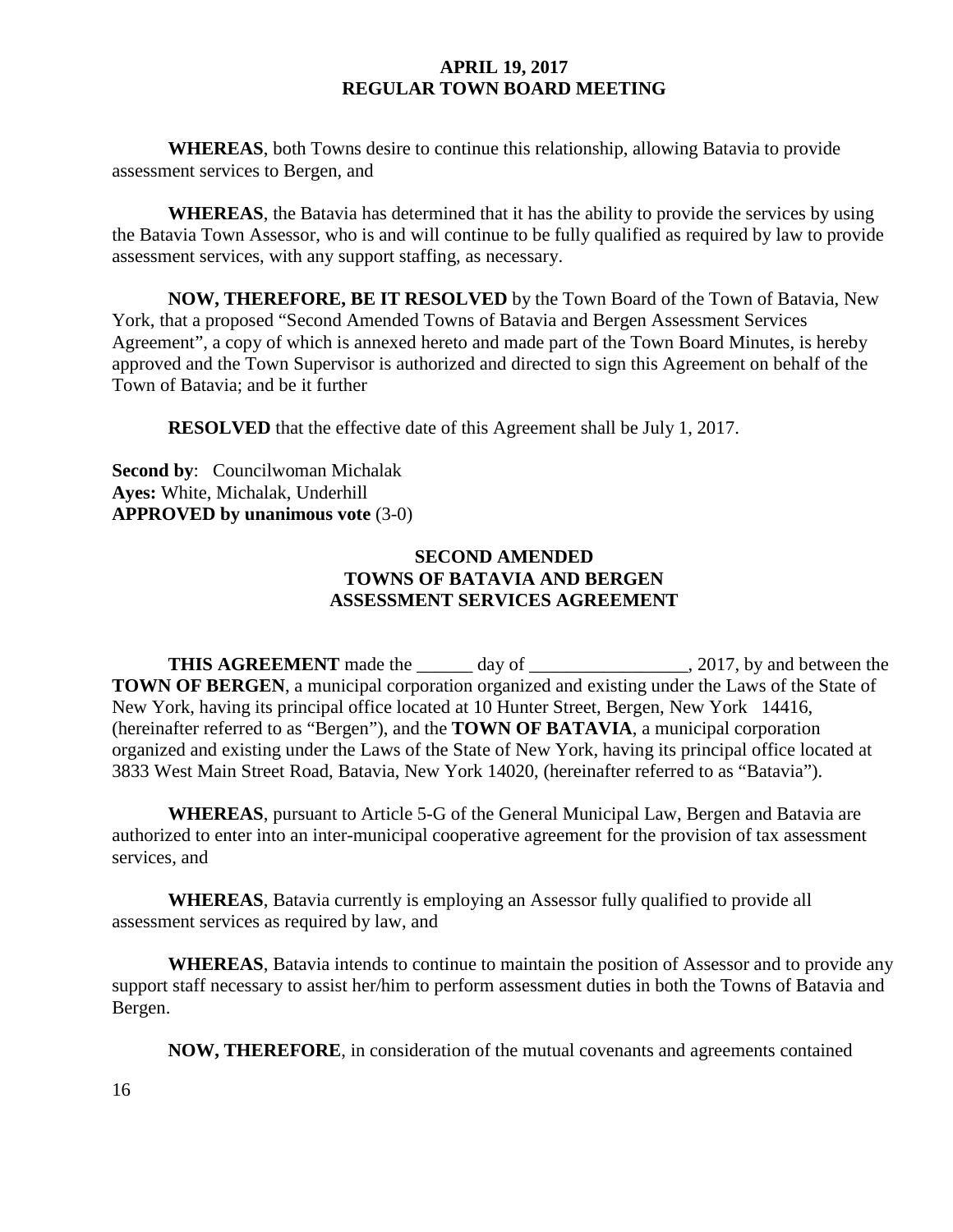herein, it is agreed as follows:

1. Batavia agrees to provide assessment services to Bergen and shall provide a qualified individual to perform said duties outlined herein. The person appointed as Assessor must satisfy the minimum qualification standards for real property assessors established by the State Board of Real Property Services.

2. The Assessor provided by Batavia shall be responsible for assessing all parcels of real property located in Bergen and in Batavia for the purposes of taxation and special ad valorem levies for town, county, special district and school district. The Assessor shall also oversee all other duties as required for assessors by the Real Property Tax Law and the rules of the State Board of Real Property Services. All real property shall be assessed at the same uniform percentage of market value in all of the assessing units participating in the Agreement throughout the term of the Agreement. Such percentage of market value shall be annually printed on the tentative assessment rolls for the participating assessing units.

3. The dates applicable to the assessment process in each municipality, including taxable status date, and the dates for the filing of the tentative and final assessment rolls, shall be the same.

4. The Assessor personally and/or by employees under his/her direction shall be present for office hours in the Bergen Town Assessors Office for a total of four (4) hours per week. The days and times of these office hours shall be mutually agreed. Additionally the Assessor can be available by appointment or during regular office hours at the City or Town of Batavia offices.

5. The Assessor and any support staff shall for all purposes be deemed employees of Batavia. The Assessor and any support staff shall not in any way be construed as employees of Bergen. Batavia shall pay the salary and make employer's contributions for retirement, social security, health insurance, worker's compensation, unemployment and other similar benefits for the Assessor, as well as for any other individuals employed by Batavia to fulfill the terms and conditions of this Agreement as support staff.

6. Batavia shall indemnify and hold Bergen harmless from any claims made against Bergen by the Assessor, or any third party, arising out of any acts of misfeasance, malfeasance, or non-feasance by the Assessor in the performance of his/her duties while working for Batavia, including costs of settling any action and reasonable attorney's fees for defense. Bergen shall indemnify and hold Batavia harmless from any claims made against Batavia by the Assessor, or any third party, arising out of any acts of misfeasance, malfeasance, or non-feasance by the Assessor in the performance of his/her duties while working for Bergen, including costs of settling any action and reasonable attorney's fees for defense. Each party will provide the other with timely notice of any claims and shall fully cooperate with each other to defend the same.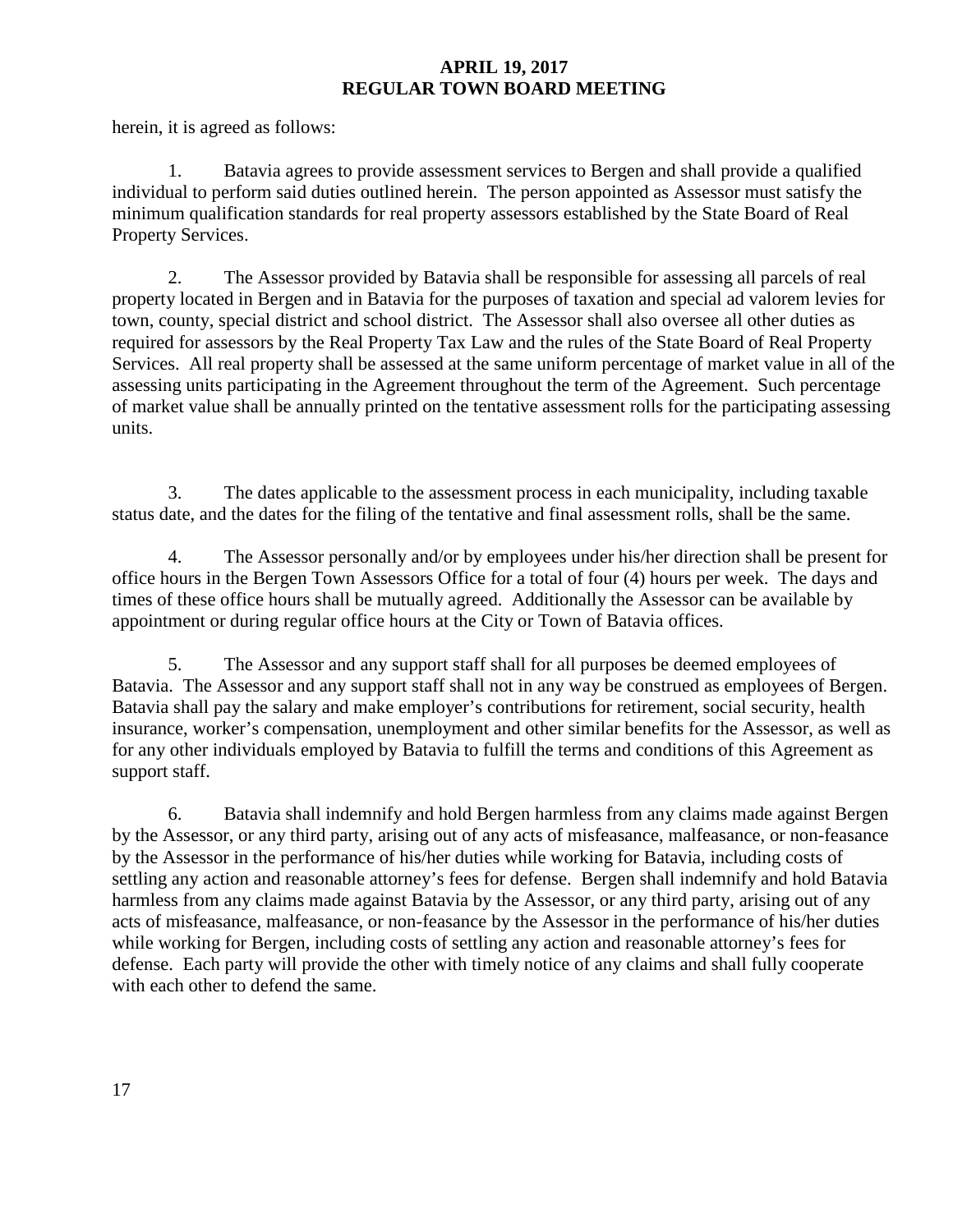7. Batavia shall pay all costs and expenses relating to defending any assessment challenge brought in its jurisdiction and Bergen shall pay all costs and expenses related to defending any assessment challenge brought in its jurisdiction.

8. The terms and conditions of this Agreement shall begin on July 1, 2017, and shall end on June 30, 2018. In order to allow both municipalities to make alternative arrangements for assessment duties, if necessary, the rights and duties of both parties shall not extend beyond the termination date, unless on or before April 30, 2018, Bergen and Batavia enter into an additional Agreement to renew or extend this contractual arrangement upon mutually agreed upon terms and conditions.

9. In consideration and for compensation for the services set forth herein, Bergen shall pay to Batavia the total sum of twenty-five thousand dollars (\$25,000.00) for this Agreement. This sum shall be paid in two equal installments of twelve-thousand, five-hundred dollars. The first payment due on or before October 1, 2017and the second payment due on or before March 1, 2018.

10. In the event that the current Town of Batavia Assessor shall resign or otherwise is no longer able to provide assessment services to Batavia, then Bergen, at its sole option and discretion, may terminate this Agreement with at least thirty (30) days prior written notice to Batavia and thereafter, this Agreement shall be null and void.

11. There are no other agreements or understandings, either oral or written, between the parties affecting this Agreement. No changes, additions or deletions of any portions of this Agreement shall be valid or binding upon the parties hereto unless the same is approved in writing by the parties.

**IN WITNESS WHEREOF**, the parties have hereunto set their hands and seals the day and year first above written.

TOWN OF BATAVIA

By: Gregory H. Post, Town Supervisor

TOWN OF BERGEN

By: Donald Cunningham, Town Supervisor

State of New York} County of Genesee}ss.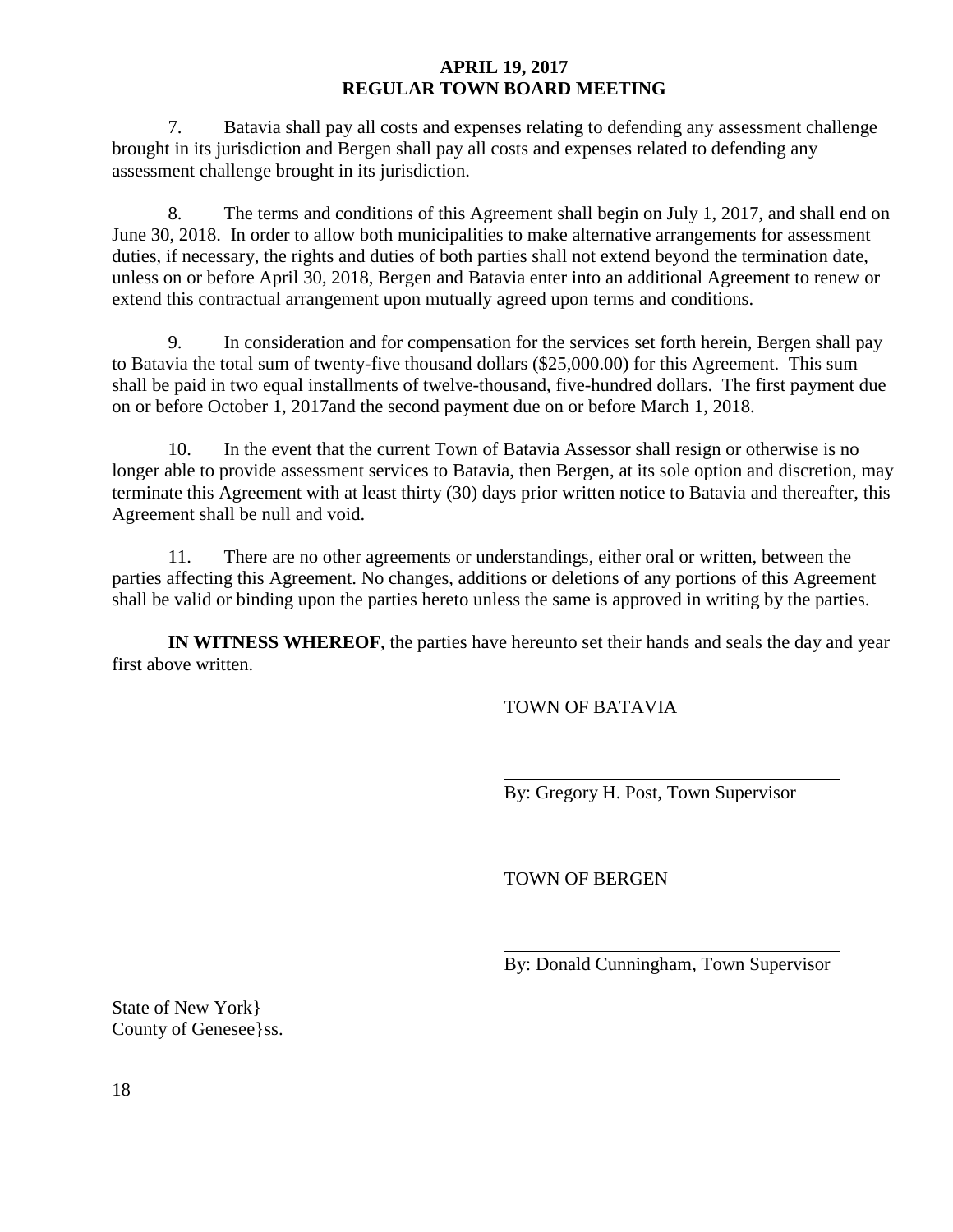On this \_\_\_\_\_\_ day of \_\_\_\_\_\_\_\_\_\_\_\_\_\_\_\_\_\_\_\_, 2017, before me, the undersigned, personally appeared Gregory H. Post, personally known to me or proved to me on the basis of satisfactory evidence to be the individual whose name is subscribed to the within instrument and acknowledged to me that he/she executed the same in his/her capacity, and that by his/her signature on the instrument, the individual, or the person upon behalf of which the individual acted, executed the instrument.

Notary Public

\_\_\_\_\_\_\_\_\_\_\_\_\_\_\_\_\_\_\_\_\_\_\_\_\_\_\_\_\_\_\_\_

\_\_\_\_\_\_\_\_\_\_\_\_\_\_\_\_\_\_\_\_\_\_\_\_\_\_\_\_\_\_\_\_

State of New York} County of Genesee}ss.

On this \_\_\_\_\_\_ day of \_\_\_\_\_\_\_\_\_\_\_\_\_\_\_\_\_\_\_\_, 2017, before me, the undersigned, personally appeared Donald Cunningham, personally known to me or proved to me on the basis of satisfactory evidence to be the individual whose name is subscribed to the within instrument and acknowledged to me that he/she executed the same in his/her capacity, and that by his/her signature on the instrument, the individual, or the person upon behalf of which the individual acted, executed the instrument.

Notary Public

#### **RESOLUTION NO. 80:**

Deputy Supervisor Underhill offered the following:

### **FIRST AMENDED SHARED SERVICES AGREEMENT WITH BATAVIA CITY SCHOOL DISTRICT**

**WHEREAS,** in April 2012 the Town of Batavia entered into a shared services agreement with the Batavia City School District for sharing equipment, materials and services for the mutual benefit of both parties; and

**WHEREAS,** the Highway Superintendent has determined that it is in the best interest of the Town to continue to be a party to such shared services agreement and recommends approval.

#### **NOW, THEREFORE, BE IT**

**RESOLVED,** that the Town Supervisor is hereby authorized and directed to execute the First Amended Shared Services Agreement with the Batavia City School District, a copy of which is annexed hereto and made a part of the minutes, which shall be effective immediately for five (5) years and shall expire five (5) years from the date of its signing. The Town Board may review this agreement each year.

**Second by: Councilwoman White Ayes:** Underhill, White, Michalak **APPROVED by unanimous vote** (3-0)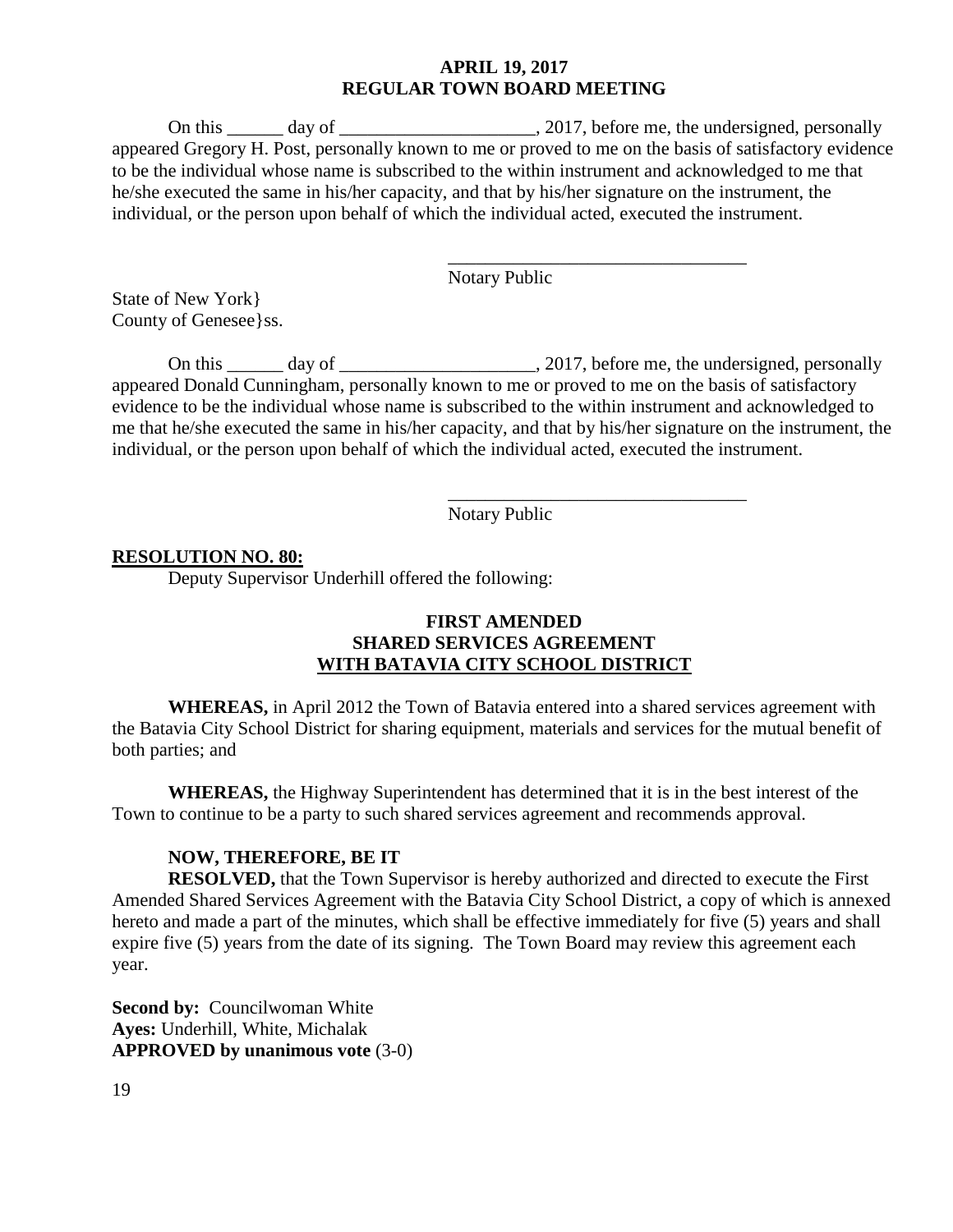### **FIRST AMENDED SHARED SERVICES AGREEMENT FOR THE BATAVIA CITY SCHOOL DISTRICT**

1. For purposes of this contract, the following terms shall be defined as follows:

a. "Municipality or District" shall mean any city, county, town or village or school district which has agreed to be bound by a contract for shared services or equipment similar in terms and effect with the contract set forth herein, and has filed a copy of said contract with their respective clerk.

b. "Designated Filing Agent" shall mean the clerk of said municipality or school district.

c. "Contract" shall mean the text of this agreement which is similar in terms and effect with comparable agreements, not withstanding that such contract is signed only by the chief executive officer of each participating municipality or school district filing the same, and upon such filing each filing municipality or district accepts the terms of the contract to the same degree and effect as if each chief executive officer had signed each individual contract.

d. "Shared Service" shall mean any service provided by one municipality or district for another that is consistent with the purposes and intent of this contract and shall include but not limited be to:

- i. The renting, exchanging or lending of machinery, tools and equipment, with or without operators;
- ii The providing of a specific service;
- iii The maintenance of machinery or equipment.

e. "Superintendent" shall mean, in the case of a city, the head of the department of public works; in the case of a county, the county superintendent of highways, or the person having the power and authority to perform the duties generally performed by county superintendent of highways; in the case of a town, the town superintendent of highways and/or superintendent of public works; in the case of a village, the superintendent of public works, in the case of a school district the director of the buildings and grounds department.

2. The Town of Batavia has caused this agreement to be executed and to bind itself to the terms of this contract and it will consider this contract to be applicable to any municipality or school district which has approved a similar contract and filed such contract with the Town of Batavia Clerk.

3. The Town of Batavia by this agreement grants unto the superintendent, the authority to enter into any shared service arrangements with any other municipality or school district subject to the following terms and conditions: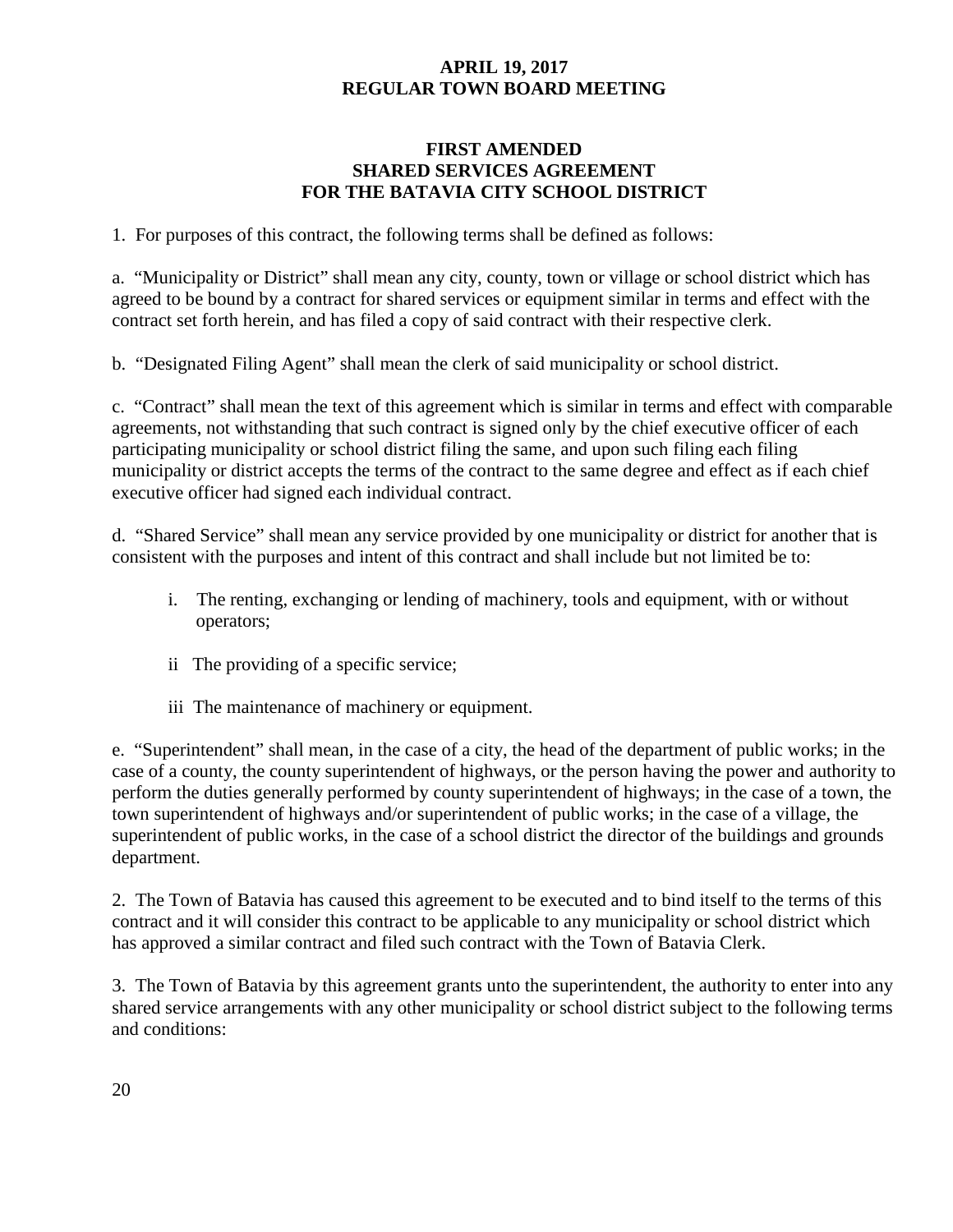a. The Town of Batavia agrees to rent or exchange or borrow from any municipality or school district any and all materials, machinery, and equipment, with or without operators, which it may need for the purposes of the Town. The determination as to whether such machinery, with or without operators, is needed by the Town, shall be made by the superintendent. The value of the materials or supplies borrowed from another municipality or school district under this agreement may be returned in the form of similar types and amounts of materials or supplies, or by the supply of equipment or the giving of services of an equal value, to be determined by the mutual agreement of the respective superintendents.

b. The Town of Batavia agrees to rent, exchange or lend to any municipality or school district any and all materials, machinery, and equipment, with or without operators, which such municipality may need for its purposes. The determination as to whether such machinery, with or without operators, or material is available for renting, exchanging or lending shall be made by the superintendent. In the event the superintendent determines that it will be in the best interests of the Town to lend to another municipality or school district, the superintendent is hereby authorized to lend to another municipality or school district. The value of the materials or supplies loaned to another municipality under this agreement may be returned to the Town in the form of similar types and amounts of materials or supplies, or by the supply of equipment or the giving of services of an equal value, to be determined by the mutual agreement of the respective superintendents.

c. The Town of Batavia agrees to repair or maintain machinery or equipment for any municipality or school district under terms that may be agreed upon by the superintendent, upon such terms as may be determined by the superintendent.

d. An operator of equipment rented or loaned to another municipality or school district, when operating such equipment for the borrowing municipality, shall be subject to the direction, supervision and control of the superintendent of the borrowing municipality or school district in relation to the manner in which the work is to be completed. However, the method by which the machine is to be operated shall be determined by the operator.

e. When receiving the services of an operator with a machine or equipment, the receiving superintendent shall make no request of any operator which would be inconsistent with any labor agreement. All machinery and the operator, for purposes of worker's compensation, liability and any other relationship with third parties, shall be considered the machinery of, and the employee of, the municipality or school district owning the machinery and equipment.

f. The lending municipality or school district shall be liable for any negligent or otherwise wrongful acts of its employees including but not limited to those resulting from the operation of its machinery or equipment by its own operator. In addition, the lending municipality or school district agrees to defend, indemnify and hold harmless the borrowing municipality or school district for all claims, damages, suits penalties, fines and liabilities for injury or death to persons, or loss or damage to property, arising out of the use and operation of equipment by the lending municipality's or school district's operator of the alleged negligent, wrongful, reckless or culpable acts of lending municipality's or school district's employee(s).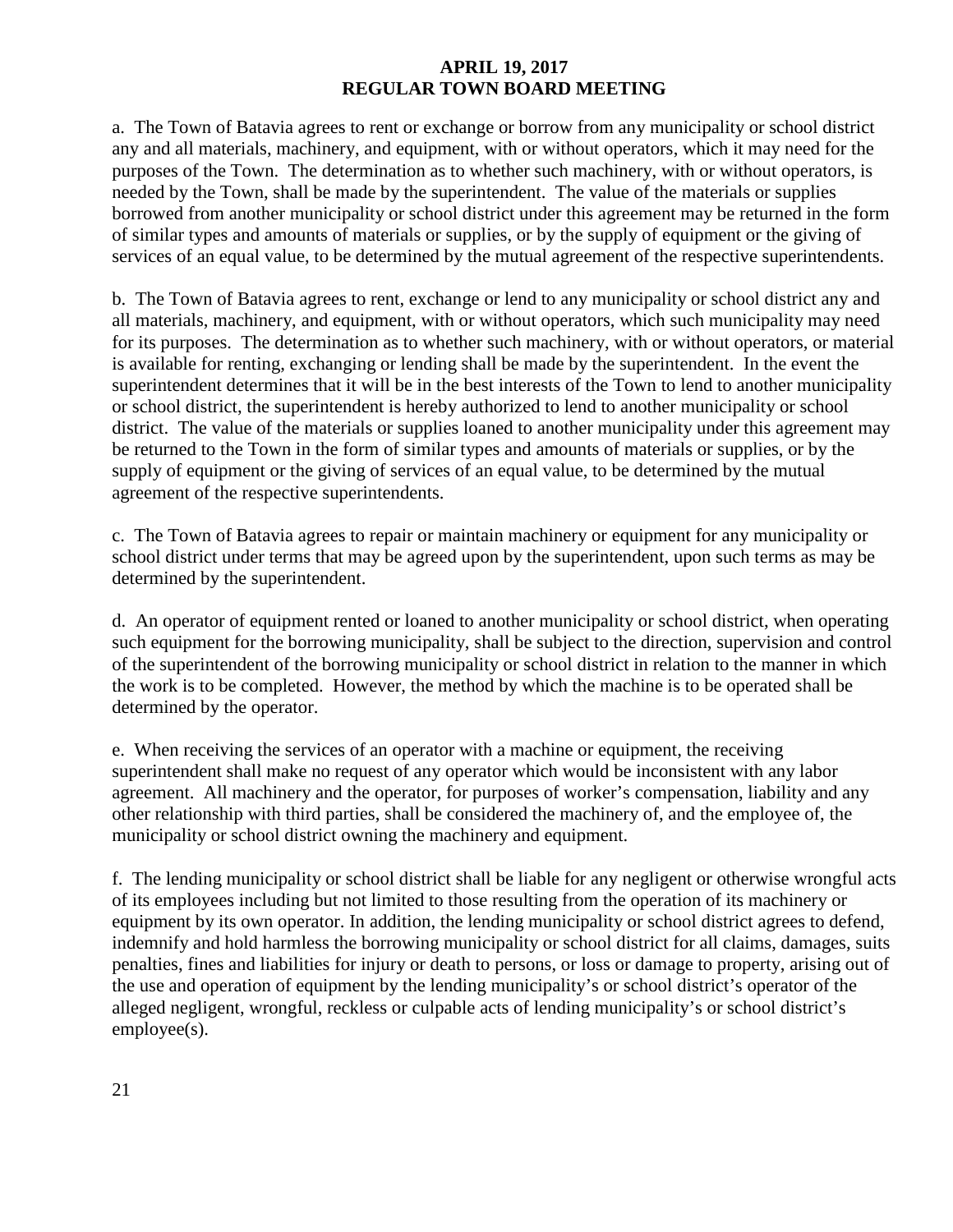g. Each municipality or school district shall remain fully responsible for its own employees, including, but not limited to, salary, benefits and worker's compensation.

4. In the event machinery or equipment being operated by an employee of the owning municipality or school district is damaged or otherwise in need of repair while working for another municipality or school district, the municipality or school district owning the machinery or equipment shall be responsible to make or pay for such repairs. In the event machinery or equipment is operated by an employee of the borrowing, receiving or renting municipality or school district, such municipality or school district shall be responsible for such repairs.

5. Any municipality or school district which is a party to this contract may revoke such contract by filing a notice of such revocation. Upon the revocation of such contract, any outstanding obligations shall be submitted within thirty days of such revocation.

6. Any action taken by the superintendent pursuant to the provisions of this contract shall be consistent with the duties of such official and expenditures incurred shall not exceed the amounts set forth in the Town budget for highway purposes.

7. If any provision of this contract is deemed to be invalid or inoperative for any reason, that part may be modified by the municipalities or school district which are party to this contract to the extent necessary to make it valid and operative, or if it cannot be modified, then severed, and the remainder of the contract shall continue in full force and effect as if the contract had been signed with the invalid portion so modified or eliminated.

8. This contract shall be reviewed each year by the Town Board and shall expire five years from the date of its signing by the Town Supervisor. The Town may extend or renew this contract at the termination thereof for another five year period.

9. Copies of this contract shall be sent to the clerk and the superintendent of each municipality or school district with which the superintendent anticipates engaging in shared services. No shared services shall be conducted by the superintendent except with the superintendent of a municipality or school district that has completed a shared services contract and has sent a copy thereof to the clerk of his or her municipality or school district and the superintendent.

IN WITNESS THEREOF, the said Town of Batavia has by order of the Town Board, caused these presents to be subscribed by the Town Supervisor, and the seal of the Town to be affixed and attested by the Clerk thereof, this day of  $\qquad \qquad$  20.

TOWN OF BATAVIA  $Bv:$ Gregory H. Post, Town Supervisor

Attest: Teressa M. Morasco, Town Clerk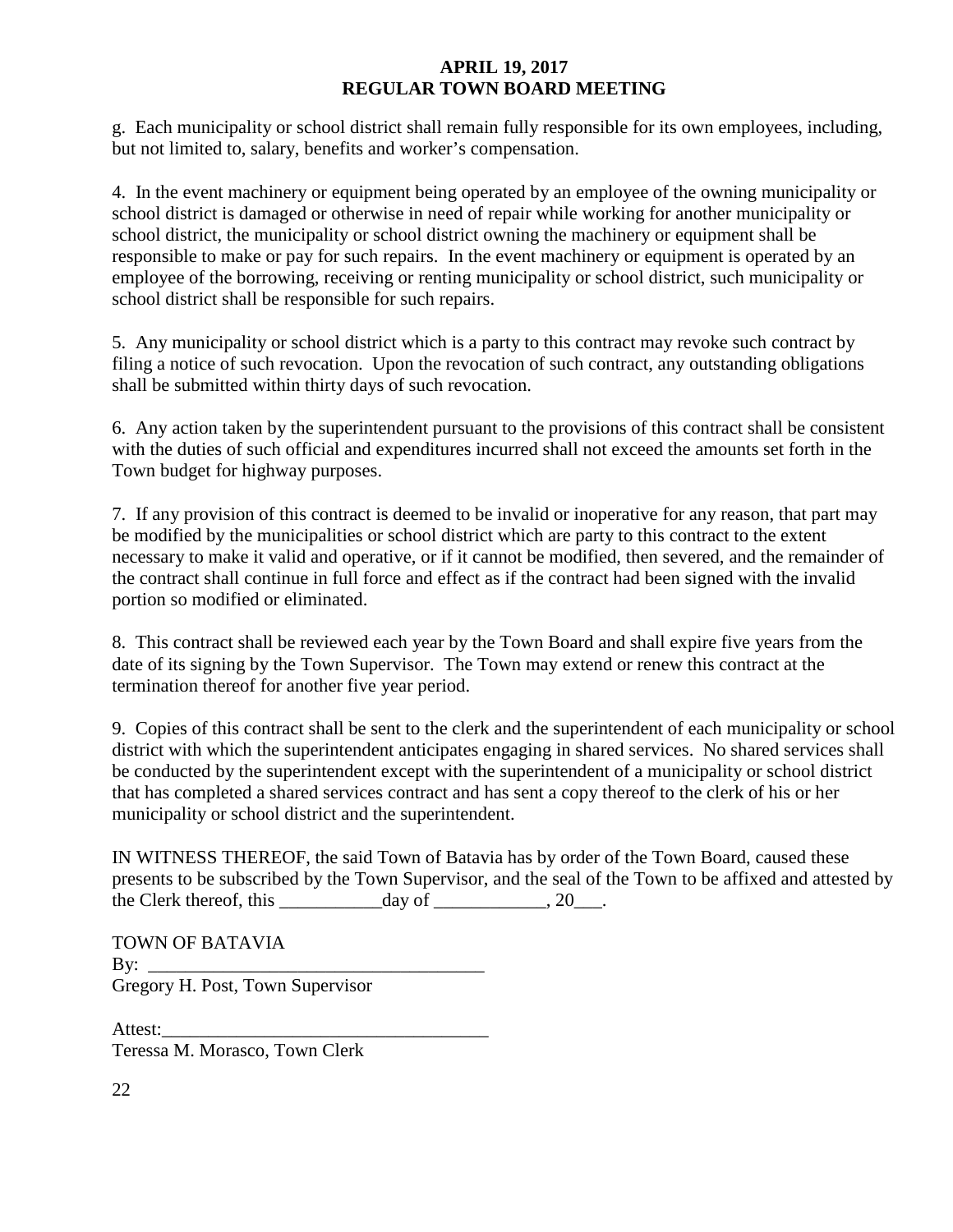Attest:\_\_\_\_\_\_\_\_\_\_\_\_\_\_\_\_\_\_\_\_\_\_\_\_\_\_\_\_\_\_\_\_\_\_\_

Thomas Lichtenthal, Highway Superintendent

BATAVIA CITY SCHOOL DISTRICT By:  $\_\_$ Christopher J. Dailey, School District Superintendent

Attest:\_\_\_\_\_\_\_\_\_\_\_\_\_\_\_\_\_\_\_\_\_\_\_\_\_\_\_\_\_\_\_\_\_\_\_

Witness

Attest:

James L. Jacobs, Director of Buildings and Grounds

### **RESOLUTION NO. 81:**

Councilwoman Michalak offered the following:

### **RESOLUTION TO APPROVE ADDENDUM TO THE AGREEMENT WITH nCourt, LLC CREDIT CARD SERVICES**

**WHEREAS**, the Town of Batavia entered in to an agreement with nCourt, LLC on September 21, 2016 to allow this Company to collect fines, surcharges and any other costs levied by the Batavia Town Court, and

**WHEREAS,** nCourt, LLC submitted an addendum dated March 23, 2017 offering credit card services; and

**WHEREAS**, Batavia Town Justice Michael Cleveland, submitted a Memo to the Town Board, dated March 24, 2017, requesting that the Town Board review and approve this addendum to the Agreement, based upon the fact that it would connect directly to the computer and upon credit card payment approval the case file would automatically be updated, which is much more enhanced than the current credit card services being used; and

**WHEREAS**, there will be no cost or expenses to the Batavia Town Court or to the Town of Batavia.

**NOW, THEREFORE, BE IT RESOLVED** by the Town Board of the Town of Batavia, New York, that a proposed Letter Addendum Agreement, dated March 23, 2017, which is annexed hereto and made a part of the minutes, is hereby approved, and the Town Supervisor is hereby authorized and directed to sign the documents on behalf of the Town of Batavia.

**Second by: Councilwoman White Ayes:** Michalak, White, Underhill **APPROVED by unanimous vote** (3-0)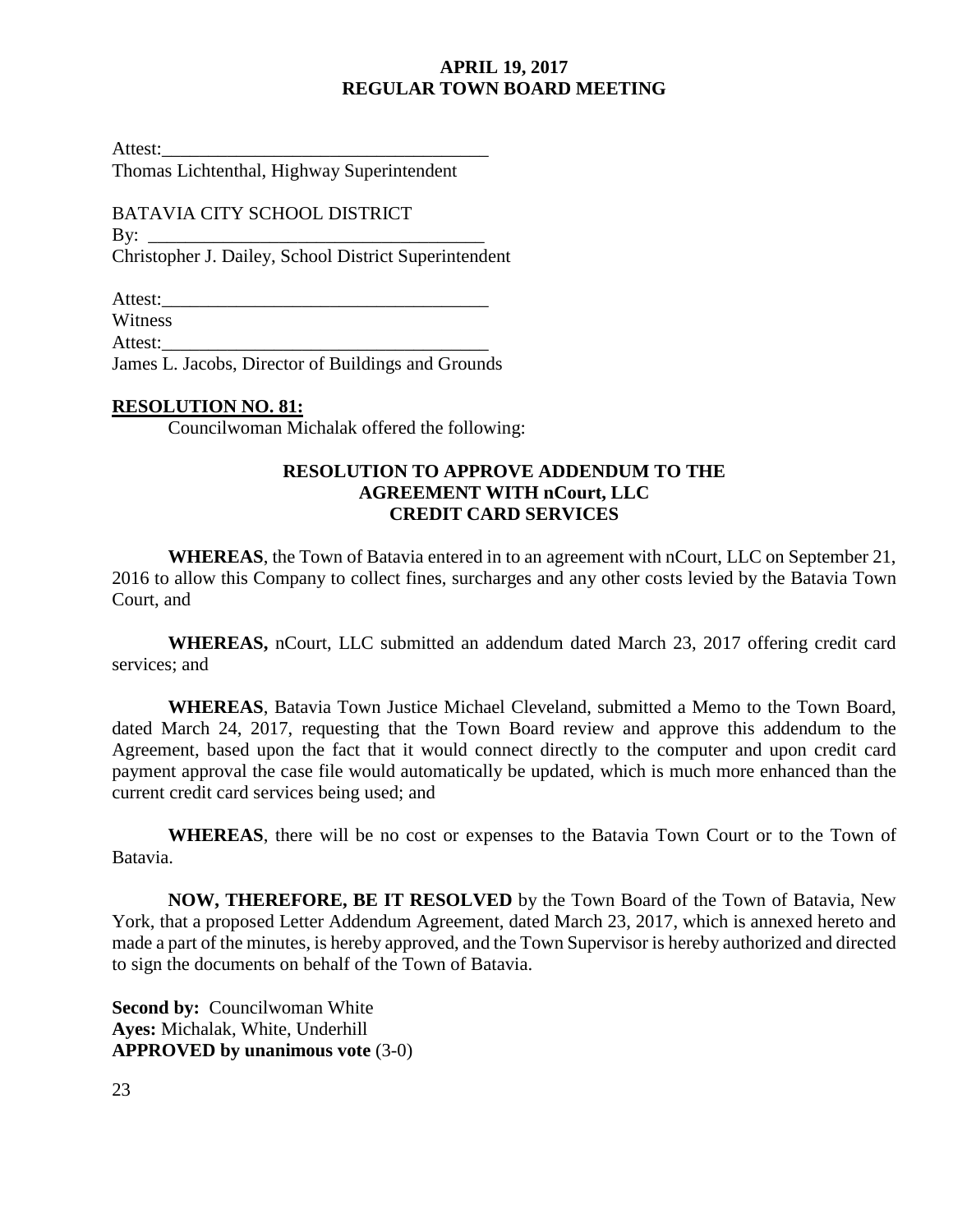#### **RESOLUTION NO. 82:**

Councilwoman White offered the following:

## **RESOLUTION TO AUTHORIZE FOR PROFIT AND NOT-FOR-PROFIT VOLUNTEER COMMUNITY SERVICE PROJECTS APPLICATION AND ADVERTISEMENT OF A TOWN OF BATAVIA COMMUNITY SERVICE PROJECT LIST**

**WHEREAS**, the Town of Batavia is committed to improving the quality of life for its residents, and

**WHEREAS**, a list of small improvement projects has been compiled (attached), and

**WHEREAS**, the Town of Batavia recognizes the presence of for profit and not for profit community service organizations in the community, and

**WHEREAS,** certain for profit and not-for profit organizations desire and/or require completion of community service projects; and

**WHEREAS**, organizations interested in completing a project must complete a For-Profit and Not-For-Profit Volunteer Community Service Application ( application attached); and

**WHEREAS,** said application, along with proof of liability insurance must be submitted to the Town Engineer for pre-approval with final approval from the Town Board prior to the commencement of project.

**NOW, THEREFORE, BE IT RESOLVED,** the Batavia Town Board hereby adopts the For-Profit and Not-For Profit Volunteer Community Service Project Application, a copy of which is annexed hereto and made a part of the minutes; and be it further

**RESOLVED**, the Batavia Town Board hereby authorizes the advertisement of the Town of Batavia Community Service Project List. A copy of the Community Service Project List is annexed hereto and made a part of the minutes; and be it further

**RESOLVED** that the Town Engineer is authorized and directed to modify the For-Profit and Not-for-Profit Volunteer Community Service Project Application and Community Service Project List as necessary; and be it further

**RESOLVED,** the Town Engineer is hereby authorized to pre-approve applications, with final approval from the Batavia Town Board.

**Second by:** Councilwoman Michalak **Ayes:** White, Michalak, Underhill **APPROVED by unanimous vote** (3-0)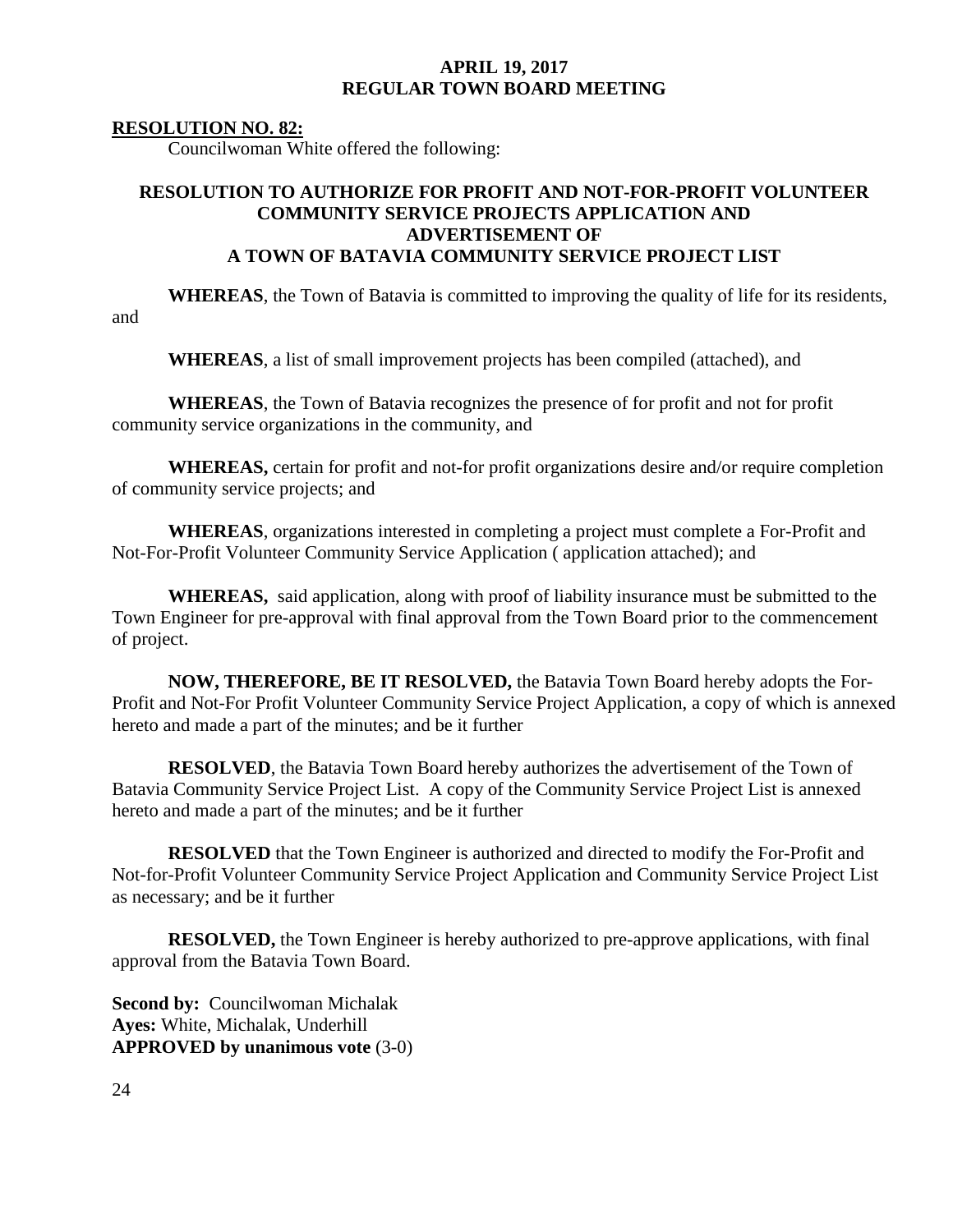#### **RESOLUTION NO. 83:**

Deputy Supervisor Underhill offered the following:

### **RESOLUTION TO APPROVE LEGAL SERVICES AGREEMENT FOR**

#### **BATAVIA SOUTHWEST WATER DISTRICT**

**WHEREAS**, June 22, 2016 the Town of Batavia entered in an agreement with Kevin Earl for Legal Services for the Batavia Southwest Water District; and

**WHEREAS,** Kevin Earl, Attorney for the Town accepted a position as the Genesee County Attorney and no longer serves as the Attorney for the Town of Batavia; and

**WHEREAS,** Andrew Meier, Esq.of Webster Schubel Meier Elder Law, who is currently the Attorney for the Town has proposed a Legal Services Agreement for the Batavia Southwest Water District, and

**WHEREAS**, this proposed Legal Services Agreement proposes that the Attorney for the Town be paid at the rate of \$195.00 per hour for all work concerning the Water District, with a total amount not to exceed \$10,000, and

**WHEREAS**, the Batavia Town Board intends to accept this proposal.

**NOW, THEREFORE, BE IT RESOLVED** by the Town Board of the Town of Batavia, New York, that a proposed Legal Services Agreement with Attorney Andrew Meier, Esq. of Webster Schubel Meier Elder Law, a copy of which shall be made a part of the Town Board Minutes, is hereby approved at a cost of \$195.00 per hour for all work concerning the Water District, with a total amount not to exceed \$10, 000 and the Town Supervisor is hereby authorized and directed to execute this Legal Services Agreement on behalf of the Town of Batavia.

**Second by:** Councilwoman Michalak **Ayes:** Underhill, Michalak, White **APPROVED by unanimous vote** (3-0)

### **RESOLUTION NO. 84:**

Councilwoman Michalak offered the following:

### **RESOLUTION OF INTEREST TO PROVIDE OPERATION AND MAINTENANCE OF WATER FACILITIES TOWN OF ELBA WATER DISTRICT NO. 2**

**WHEREAS**, the Town of Elba is proposing a Water District No. 2 and is in the design and approval stages, and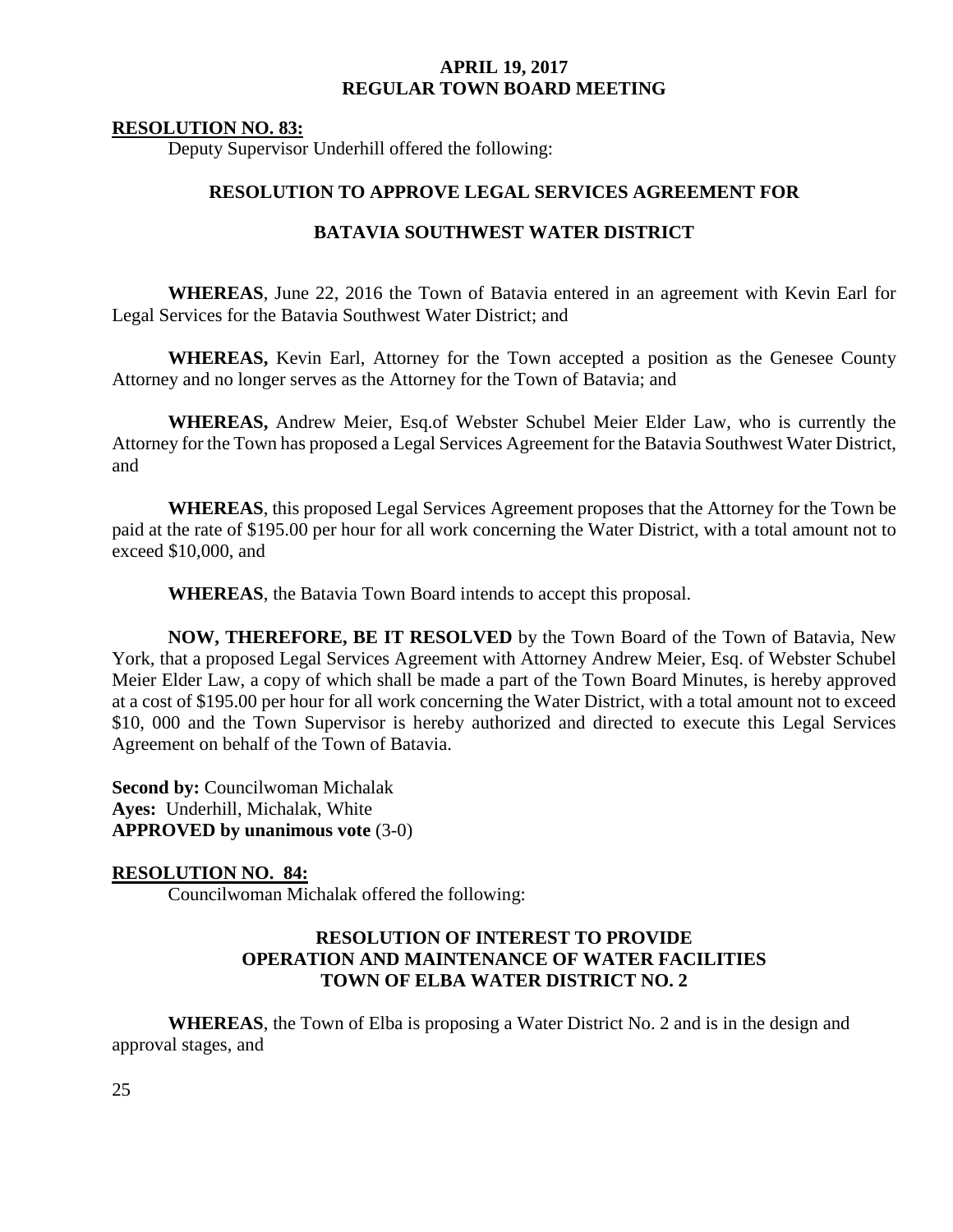**WHEREAS,** the Town of Elba is interested in the Town of Batavia to provide Operation and Maintenance services, including billing for this Proposed District; and

**WHEREAS,** on behalf of the Town of Elba, Clark Patterson Lee, Engineering Firm is requesting the Town to provide an expression of interest; and

**WHEREAS**, the Batavia Town Engineer has reviewed the request and recommends consideration to provide such services.

**NOW, THEREFORE, BE IT RESOLVED**, the Batavia Town Board hereby gives its expression of interest to provide Operation and Maintenance of the new water facilities within the Town of Elba Water District No. 2., contingent upon the support from the Towns of Elba, Oakfield, and Batavia allowing connection to the Townline Jointly owned water main.

**Second by:** Councilwoman White **Ayes:** Michalak, White, Underhill **APPROVED by unanimous vote (**3-0)

### **RESOLUTION NO. 85:**

Councilwoman White offered the following:

## **NEW YORK GREEN, INCORPORATED NEW YORK STATE DEPARTMENT OF STATE COUNTYWIDE RESILIENCY PLANNING GRANT LETTER OF SUPPORT**

**WHEREAS,** New York Green, Incorporated submitted a Countywide Resiliency Planning Grant Application to New York State Department of State for funding to prepare a Countywide Resiliency Plan; and

**WHEREAS,** the Countywide Resiliency Plan will provide crucial support for Genesee County and its communities as it prepares for and adapts to the impacts of severe weather and related issues; and

**WHEREAS,** if said grant is awarded, the Town of Batavia wishes to partner with New York Green, Incorporated to prepare the Countywide Resiliency Plan.

### **NOW, THEREFORE, BE IT**

**RESOLVED,** the Batavia Town Board hereby supports the Countywide Resiliency Planning Grant Application New York Green, Incorporated submitted to the New York State Department of State for Countywide Resiliency Plan funding and authorizes the Supervisor to send a letter of support to New York Green, Incorporated; and be it further

**RESOLVED,** if said grant is awarded, the Batavia Town Board hereby authorizes the Town of Batavia to participate as a partner to prepare the Countywide Resiliency Plan.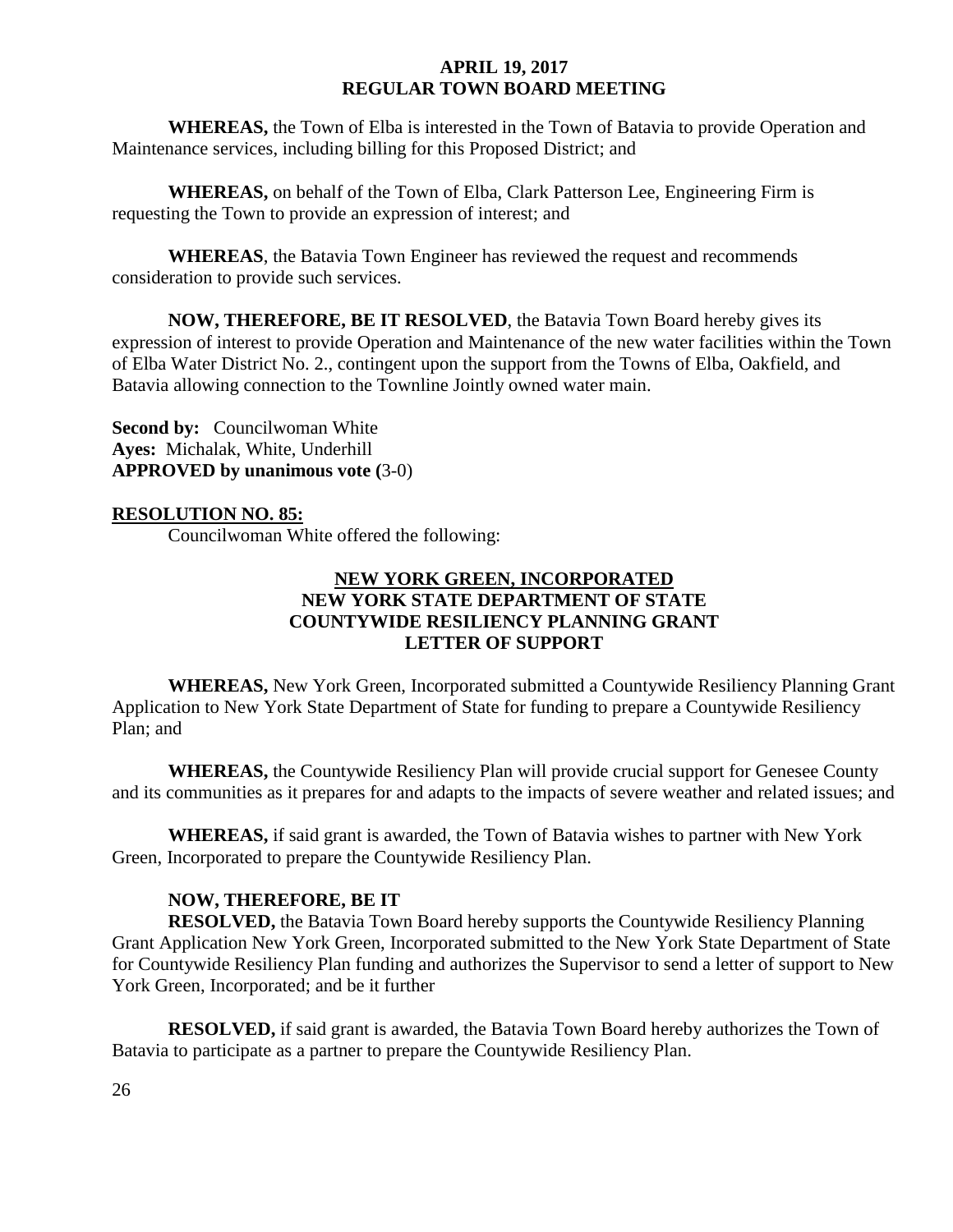**Second by: Councilwoman Deputy Supervisor Ayes:** White, Michalak, Underhill **APPROVED by unanimous vote** (3-0)

#### **RESOLUTION NO. 86:**

Deputy Supervisor Underhill offered the following:

### **RESOLUTION INCREASING BUDGETARY LINE ITEMS INSURANCE RECOVERY FUNDS**

**RESOLVED,** the Batavia Town Board hereby authorizes the following budget line item increases to account for insurance recovery funds – Incident March 14, 2017 and March 15, 2017:

| <b>Revenue Line Item:</b> |  |            | <b>Expenditure Line Item:</b> |  |            |
|---------------------------|--|------------|-------------------------------|--|------------|
| SW2680                    |  | \$2,415.99 | SW8340.104                    |  | \$157.84   |
|                           |  |            | SW8340.106                    |  | \$142.36   |
|                           |  |            | SW8340.400                    |  | \$2,115.79 |
| SS12680                   |  | 63.59      | SS18120.400                   |  | 63.59      |
| SS22680                   |  | 63.59      | SS28120.400                   |  | 63.59      |

**Second by: Councilman Ayes:** Underhill, White, Michalak **APPROVED by unanimous vote** (3-0)

### **RESOLUTION NO. 87:**

Councilwoman Michalak offered the following:

### **TOWN OF BATAVIA SEQR RESOLUTION - NEGATIVE DECLARATION TOWN OF BATAVIA KINGS PLAZA PUMP STATION IMPROVEMENTS**

### **WHEREAS,**

- 1) In accordance with the New York State Environmental Quality Review regulations (SEQR), the Town Board of the Town of Batavia announced its intent to serve as Lead Agency on January 18, 2017, to conduct an environmental review of the Town of Batavia Kings Plaza Pump Station Improvements. The project includes the replacement of the pumps, piping, valves, electrical components, generator, and controls. In addition, a new parshall flume and new magnetic flow meter will be installed on the discharge piping. Building deficiencies that will be addressed include the roof and door replacements. In addition, the current force main from the pump station will be replaced.
- 2) The Town Board has determined that the proposed action is an Unlisted action as defined under SEQR.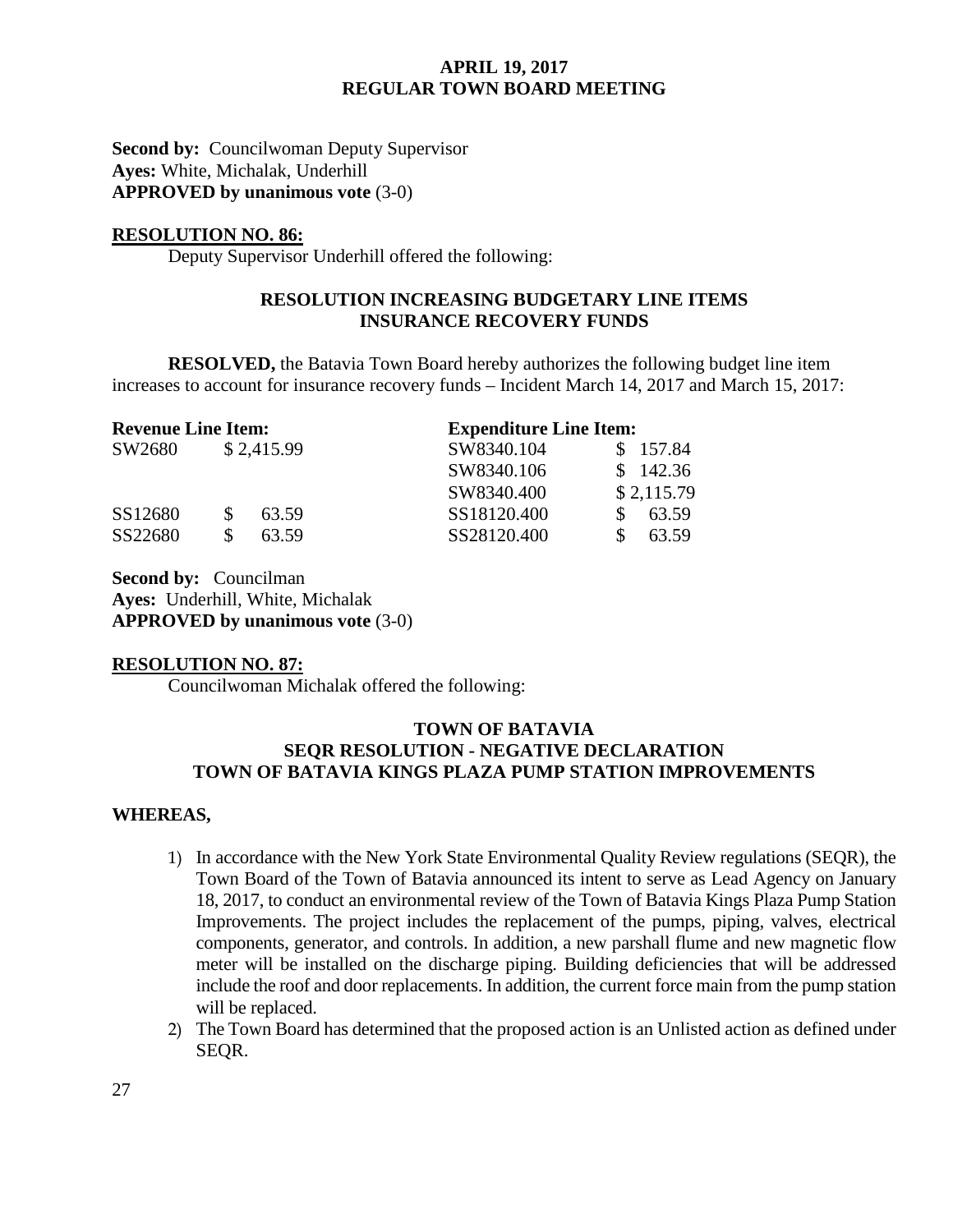- 3) The Town Board, in its capacity of Lead Agency, has caused to be prepared an environmental assessment of the significance of and potential environmental impact of the action described above.
- 4) The Town Board notified the Involved and Interested Agencies of its intention to act as Lead Agency for this project and circulated the full Environmental Assessment Form (EAF).
- 5) Comments on the EAF from Involved and Interested Agencies have been addressed (see Negative Declaration). The Town will obtain all necessary permits and approvals from Involved Agencies and will comply with agency requirements.
- 6) The Town Board has considered the Environmental Record prepared for this action, including any comments received from the Involved and Interested Agencies, and the proposed Negative Declaration.

## **NOW THEREFORE BE IT RESOLVED,**

The Town Board declares that it will serve as Lead Agency for the Kings Plaza Pump Station Improvements; and,

The Town Board declares that, based on the Environmental Record which has been prepared, the project will result in no major impacts and, therefore, will not cause significant damage to the environment. A Negative Declaration under SEQR is therefore issued for this project.

**Second by: Councilman Deputy Supervisor Ayes:** Michalak, White, Underhill **APPROVED by unanimous vote (**3-0)

## **RESOLUTION NO. 88:**

Councilwoman White offered the following:

## **RESOLUTION TO APPROVE COMMITMENT TO EMPLOYEE DISTRACTED DRIVER TRAINING**

**WHEREAS**, the Town of Batavia recognizes the dangers associated with distracted driving which often results in employee injuries to employees and others, damage to municipal property and property damage to others, and

**WHEREAS,** the Town of Batavia is committed to the safety of its employees, residents and the general public along with reducing the costs associated with automobile accidents such as higher insurance premiums, down time for equipment repairs, overtime pay, and reduction in services to residents; and

## **NOW, THEREFORE, BE IT**

**RESOLVED** by the Town Board of the Town of Batavia, New York, that all municipal employees who drive a municipal vehicle or drive their own vehicle on behalf of the Town will be required to participate in Distracted Driving Training every two years; and be it further

**RESOLVED,** that the Town will use the free resources provided by its insurance carrier, New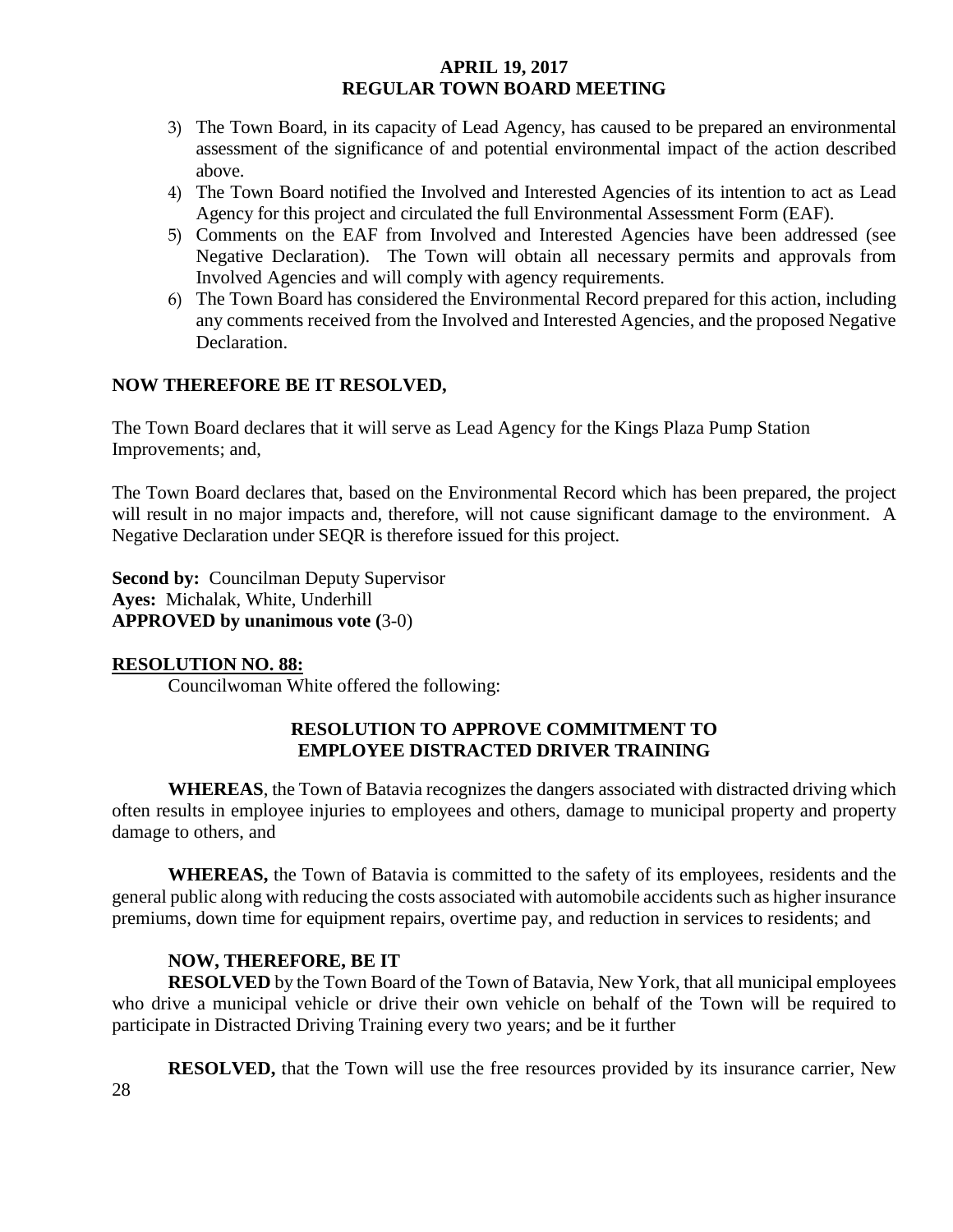York Municipal Insurance Reciprocal (NYMIR), to provide this training.

**Second by: Councilwoman Michalak Ayes:** White, Michalak, Underhill **APPROVED by unanimous vote** (3-0)

### **RESOLUTION NO. 89:**

Deputy Supervisor Underhill offered the following:

### **THE MICHAEL NAPOLEONE MEMORIAL FOUNDATION YOUNG EXPLOSIVES CORPORATION FIREWORKS PERMIT**

**WHEREAS,** the Michael Napoleone Memorial Foundation, P.O. Box 267, Batavia, New York wishes to sponsor a Fireworks Display by Young Explosives Corporation on May 6, 2017 at Terry Hills Golf Course, 5122 Clinton Street Road, Batavia, New York (application attached); and

**WHEREAS,** the Town of Batavia Fire Department has been notified of application made; and

**WHEREAS,** a permit from the Town of Batavia is required.

### **NOW, THEREFORE, BE IT**

**RESOLVED,** the Batavia Town Board hereby authorizes the granting of a Fireworks Permit to the Michael Napoleone Memorial Foundation for Saturday, May 6, 2017.

**Second by:** Councilwoman Michalak **Ayes:** Underhill, Michalak, White **APPROVED by unanimous vote** (3-0)

### **RESOLUTION NO. 90:**

Councilwoman Michalak offered the following:

**WHEREAS,** there is a need to bring broadband service to rural, more hard to serve areas; and

**WHEREAS,** the Town of Batavia is interested in collaborating with Genesee County to map an effective profile of unserved/underserved parts of Genesee County.

## **NOW, THEREFORE, BE IT**

**RESOLVED,** the Batavia Town Board is hereby in support and interested in collaborating with Genesee County to map an effective profile of unserved/underserved parts of Genesee County and to pursue a public/private partnership to apply for New York State and/or Federal Funding for high speed broadband services.

**Second by:** Councilwoman White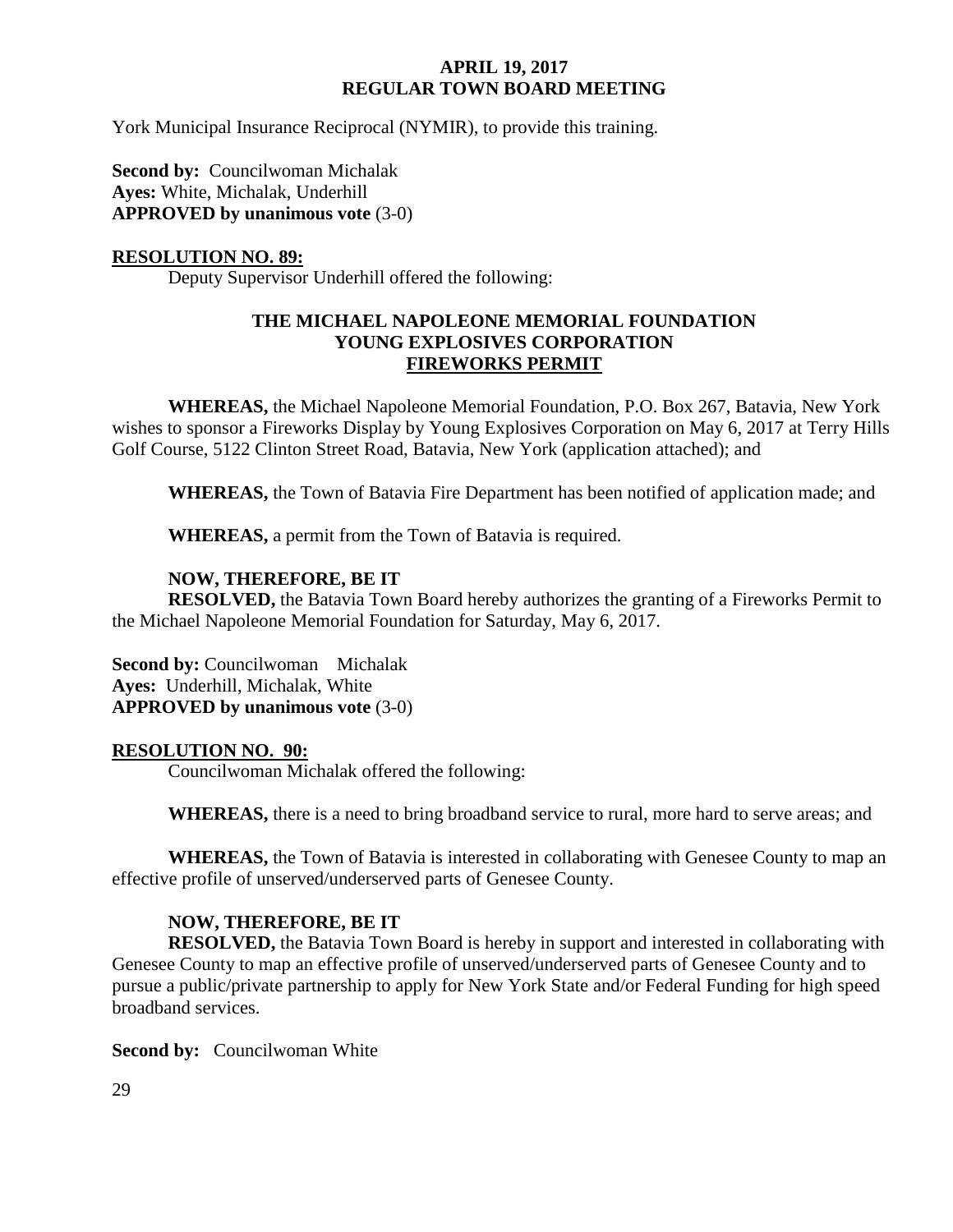**Ayes:** Michalak, White, Underhill **APPROVED by unanimous vote (**3-0)

**SUSPEND THE RULES**-Motion Councilwoman Michalak, second Councilwoman White to suspend the rules to introduce additional resolutions. **Ayes:** Michalak, White, Underhill **MOTION CARRIED by unanimous vote** (3-0)

#### **RESOLUTION NO. 91:**

Councilwoman White offered the following:

### **ACCOUNTING SOFTWARE MAINTENANCE AGREEMENT WILLIAMSON LAW BOOK COMPANY**

**RESOLVED,** the Batavia Town Board hereby authorizes the Supervisor to execute the annual renewal Accounting Software Maintenance Agreement between the Town of Batavia and Williamson Law Book Company at a cost of one thousand, eighteen dollars (\$1,018.00) for one (1) year, effective May 1, 2017 to April 30, 2018, a copy of which is annexed hereto and made a part of the minutes.

**Second by:** Councilwoman Michalak **Ayes:** White, Michalak, Underhill **APPROVED by unanimous vote** (3-0)

#### **RESOLUTION NO. 92:**

Deputy Supervisor Underhill offered the following:

### **GENESEE COUNTY EMERGENCY MANAGEMENT HAZARDOUS MATERIALS TEAM TRAINING OPERATION**

**WHEREAS,** the New York State Department of Environmental Conservation, along with the Genesee County Office of Emergency Management Hazardous Materials Team are planning a training operation on the Tonawanda Creek on May 13, 2017 at 10:00 a.m.; and

**WHEREAS,** Genesee County Office of Emergency Management is requesting permission to access the creek via Kiwanis Park.

### **NOW, THEREFORE, BE IT**

**RESOLVED,** the Batavia Town Board hereby grants permission to Genesee County Office of Emergency Management to access Tonawanda Creek via Kiwanis Park to conduct a training operation on the creek on May 13, 2017 with the NYSDEC.

**Second by:** Councilwoman White **Ayes:** Underhill, White, Michalak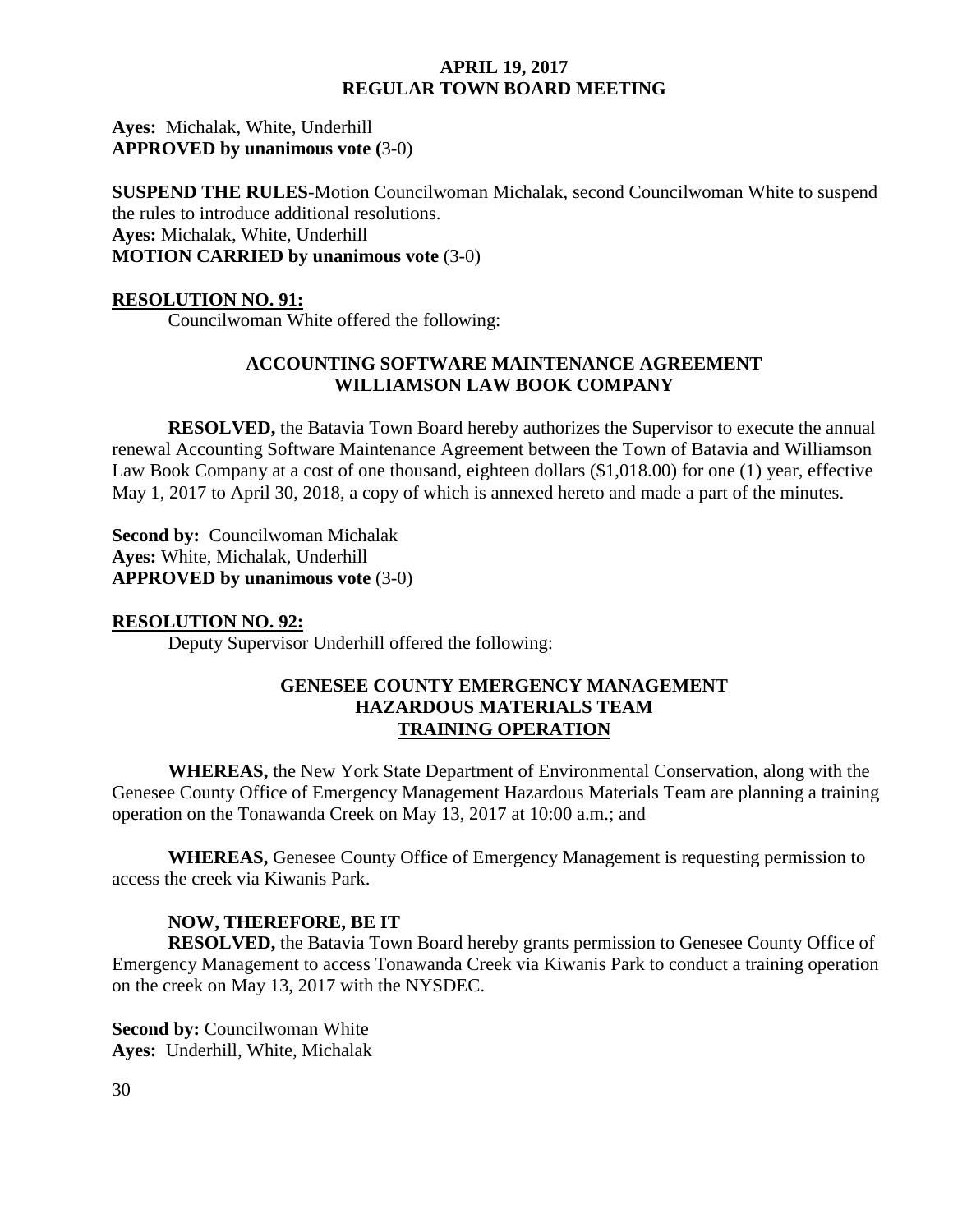#### **APPROVED by unanimous vote** (3-0)

#### **RESOLUTION NO. 93:**

Councilwoman Michalak offered the following:

### **RESOLUTION CALLING A PUBLIC HEARING TO SUBMIT A COMMUNITY DEVELOPMENT BLOCK GRANT TO NEW YORK STATE OFFICE OF COMMUNITY RENEWAL**

**WHEREAS**, the Batavia Town Board wishes to assess the advisability of submitting a Community Development Block Grant ("CDBG") application to the New York State Office of Community Renewal (the "OCR") for funding to support the development of a truck parts and service facility to be located on State Street Road just south of the I-90 (the "Project"); and

**WHEREAS**, the Town is required to hold a public hearing to provide information to the public and to consider citizen comments regarding the CDBG program and the Project prior to submitting an application for CDBG funding;

#### **NOW, THEREFORE BE IT**

**RESOLVED**, that the Batavia Town Board hereby calls for a Public Hearing whereat all interested parties shall be heard; and be it further

**RESOLVED**, that the Public Hearing shall be held on May 17, 2017 at 7:00 PM at the Batavia Town Hall, located at 3833 West Main Street Road, Batavia, New York; and be it further

**RESOLVED**, that the Town Clerk is hereby directed to have published at least once in The Daily News at least seven (7) days before the date scheduled for the Public Hearing, the Public Hearing Notice that is attached hereto.

**Second by:** Councilwoman White **Ayes:** Michalak, White, Underhill **APPROVED by unanimous vote (**3-0)

### **LEGAL NOTICE NOTICE OF PUBLIC HEARING TOWN OF BATAVIA, NY OFFICE OF COMMUNITY RENEWAL GRANT PROGRAM**

**NOTICE IS HEREBY** given that the Batavia Town Board will hold a public hearing on May 17, 2017 at 7:00 PM at the Batavia Town Hall located at 3833 West Main Street Road, Batavia, New York to discuss the community development, economic development, and housing needs of the Town of Batavia and the Town's potential submission of an application to the New York State Office of Community Renewal for Community Development Block Grant funding to support the development of a truck parts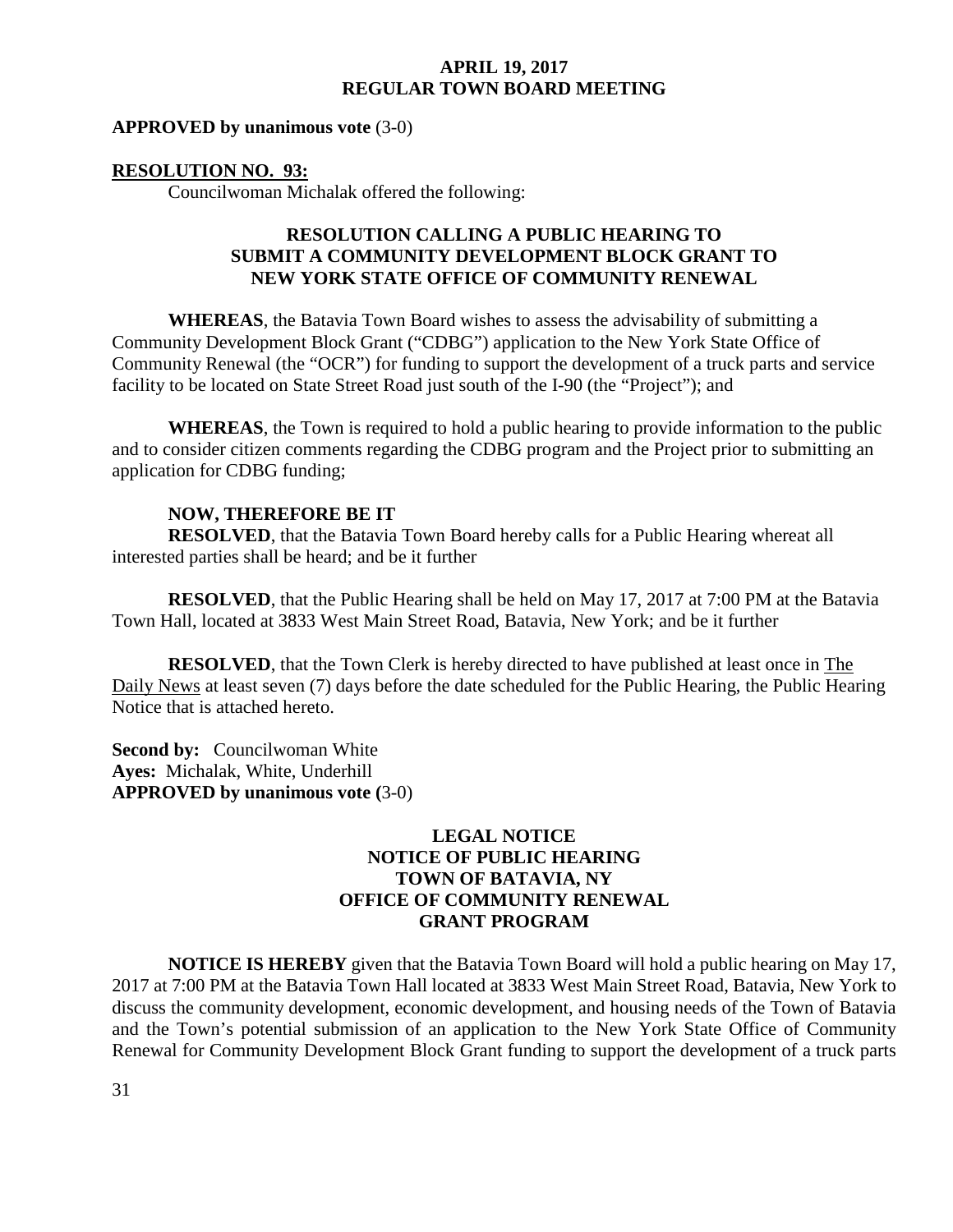and service facility to be located on State Street Road just south of the I-90 in the Town of Batavia. More detailed information regarding the project will be presented at the hearing. The hearing facilities are handicapped accessible. Written comments are invited and will be accepted until the time of the hearing upon delivery to the Batavia Town Clerk's Office at the address shown above.

**Abstract No. 4-2017:** Motion Councilwoman White, second Councilwoman Michalak to authorize the Supervisor to pay the following vouchers:

| General               | \$147,250.37 |
|-----------------------|--------------|
| Highway               | 22,477.70    |
| Sewer No. 1           | 2,776.77     |
| Sewer No. 2           | 7,959.45     |
| Water                 | 246,556.23   |
| <b>Sewer Capacity</b> | 74,675.58    |
| <b>Townline Joint</b> | 328,998.42   |
| <b>Ellicott Trail</b> | 2,686.50     |
|                       |              |
| <b>Total</b>          | \$833,381.02 |

Check numbers 19708 – 19790, 19793 SM – 1098-1102, ACH: \$33,069.84, Online: \$8,961.79 **Ayes:** White, Michalak, Underhill

**MOTION CARRIED by unanimous vote** (3-0)

### **DEPARTMENT REPORTS:**

### **Supervisor's Report:**

**Status Report** on expenditures and revenues is available for the Board's review.

**GAM** Meeting is tomorrow evening at 7:00 P.M. at the Batavia Town Hall.

**Southwest Water District-** Received notice from USDA that they have obligated grant funding of \$500,000 for the Southwest Water District.

### **COMMUNICATIONS:**

### **The Town Clerk reported on the following:**

**March Town Clerk** monthly report collected a total of \$2,341.96, remitted \$2,082.25 to the Supervisor for the Local Share.

**March Tax Collection**- Collected a total of \$294,969.50. Remitted \$5,980.36 to the Supervisor for the penalties collected and the remainder to the Genesee County Treasurer.

**Pharmaceutical Drop Off-** On Saturday, April 29, 2017 from 10:00 a.m. to 2:00 p.m. the Batavia Police Department and Genesee County Sheriffs' Department will have collection sites set-up for "National Prescription Drug Take Back Day".

### **ADJOURNMENT:**

Motion Councilwoman Michalak, second Councilwoman White to adjourn the Regular Town